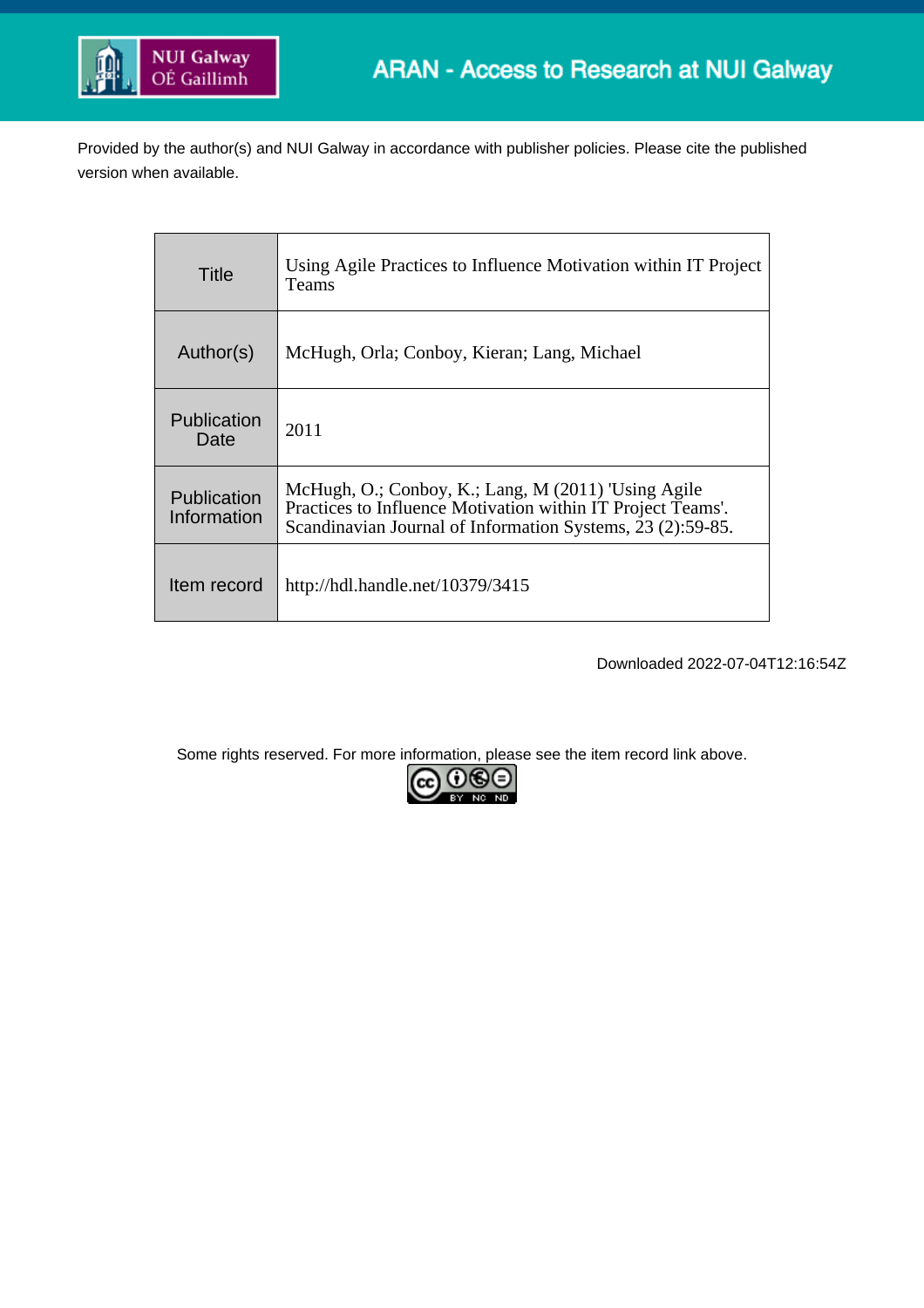# **Using Agile Practices to Influence Motivation within IT Project Teams**

Orla McHugh<sup>1</sup>, Kieran Conboy<sup>1, 2</sup>, Michael Lang<sup>1</sup> <sup>1</sup>Lero, National University of Ireland, Galway <sup>2</sup>University of New South Wales *[orla.mchugh@nuigalway.ie;](mailto:orla.mchugh@nuigalway.ie) [k.conboy@unsw.edu.au;](mailto:k.conboy@unsw.edu.au) [michael.lang@nuigalway.ie](mailto:michael.lang@nuigalway.ie)*

**Abstract.** This exploratory study of IT project teams in Sweden and Ireland investigates how three agile practices, namely daily stand-ups, iteration planning and iteration retrospectives, contribute to motivation or demotivation in an agile team. Several studies recognise that motivating staff is critically important for a project manager and have identified factors that motivate IT project staff in particular. Yet relatively little is known about motivation in an agile context and in particular how an IT project manager may use agile practices to improve team motivation. Seventeen individuals across two teams were interviewed, including both project managers and their staff. The results from both cases indicate that agile practices can contribute to team motivation and de-motivation. This study makes an important contribution in the area of motivation and agile project management by identifying factors that contribute to and inhibit motivation in agile IT project teams. It also makes a contribution to the existing literature by identifying additional factors that motivate and de-motivate IT developers, namely increased visibility and transparency on the progression of tasks, an increase in the number of meetings, lengthy meetings, use of agile practices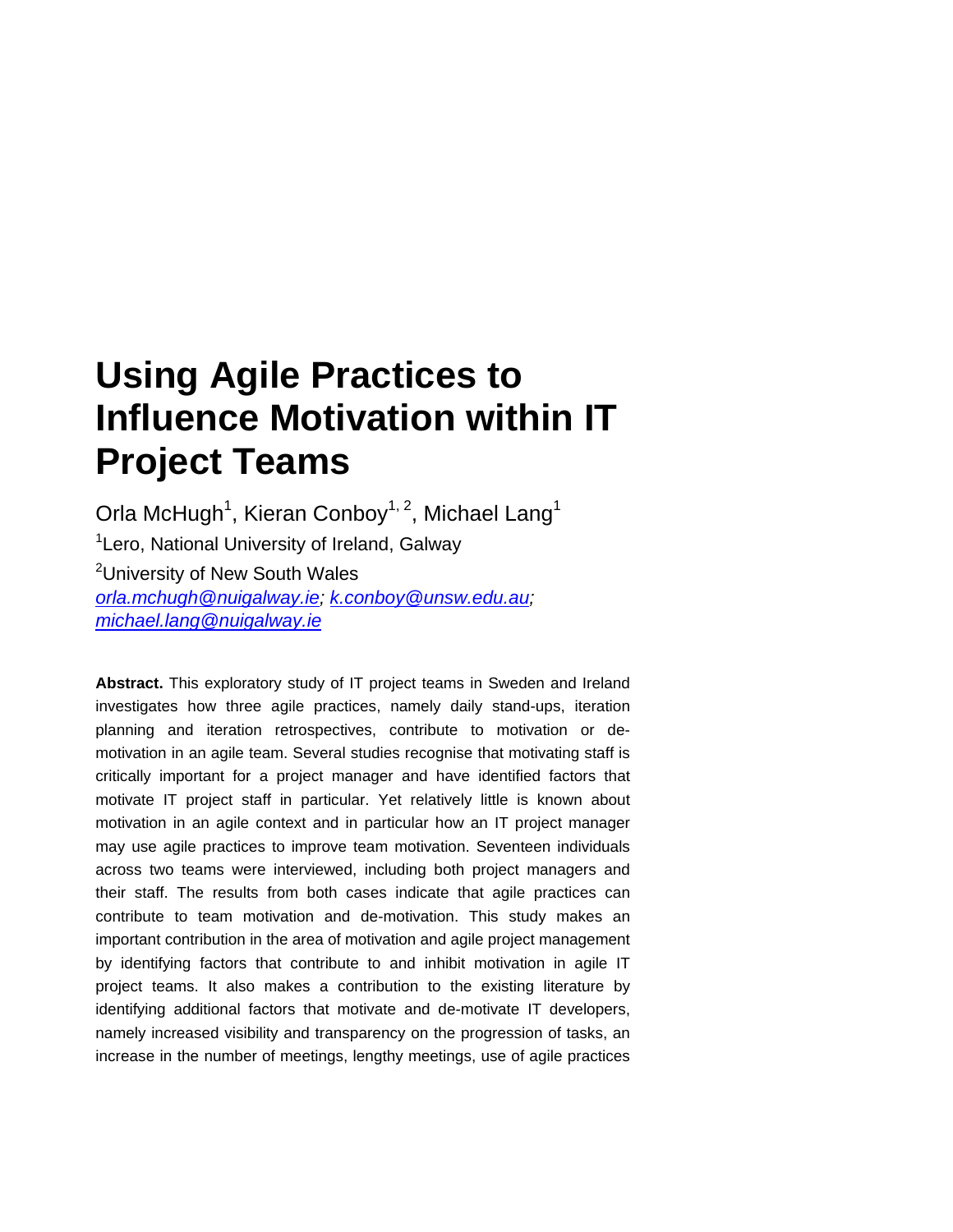on long-term projects and use of agile practices for complex or fragmented tasks.

*Key words:* agile project management, Scrum, motivation, information systems, information technology

## **1 Introduction**

Agile project management (APM) methods<sup>[1](#page-2-0)</sup> such as Scrum are often referred to as '*lightweight'* approaches to IT project management, as they are in direct contrast to the traditional long-term, bureaucratic, plan-driven, documentheavy approach to managing software development (Boehm 2002). They allow requirements to evolve and change during iterations, encourage close collaboration between agile teams and users, and have teams that are selforganising and cross-functional (AgileAlliance 2001). The principles underpinning APM devolve much more authority to the team members, and the role of the manager becomes more akin to a facilitator (AgileAlliance 2001). According to the Agile Alliance (2001), in order for such a flat, autonomous management structure to work, APM teams should contain motivated individuals, be provided with the environment and support they need, and be trusted to get the job done (AgileAlliance 2001). With APM the team is provided with substantially more control than it would have had when using a plan-driven approach to software development. This is a dramatic change for the project manager, who has traditionally been the primary controller (Nerur et al. 2005). Therefore, project managers need to ensure that their team members are sufficiently motivated to make the right decisions and complete tasks in a timely manner.

Research in the area of APM has grown in recent years due to the increase in the number of software project teams that use an agile approach (Abrahamsson et al. 2009; Conboy 2009; McEvoy and Butler 2009). While it is acknowledged that challenges exist in relation to the implementation of

<span id="page-2-0"></span> $\frac{1}{1}$ <sup>1</sup>The term *method* is often vaguely defined and extensive research has attempted to provide some clarity, distinguishing *method* from *methodology* (e.g. Avison and Fitzgerald, 2003; Brinkkemper, 1996; Checkland, 1981; Oliga, 1988; Vonk, 1990), *process* (e.g. Connors, 1992; Fitzgerald et al., 2002) and *practices* (e.g. Iivari et al., 2000; Wynekoop and Russo, 1995). The interpretation of method in this study is an inclusive one, amalgamating the definitions of Hirschheim et al. (1995), Brinkkemper (1990), and Wynekoop and Russo (1995): A method encompasses the complete range of practices involved in the process of designing, building, implementing and maintaining IT, how these activities are accomplished and managed, the sequence and frequency of these activities, as well as the values and goals of all of the above.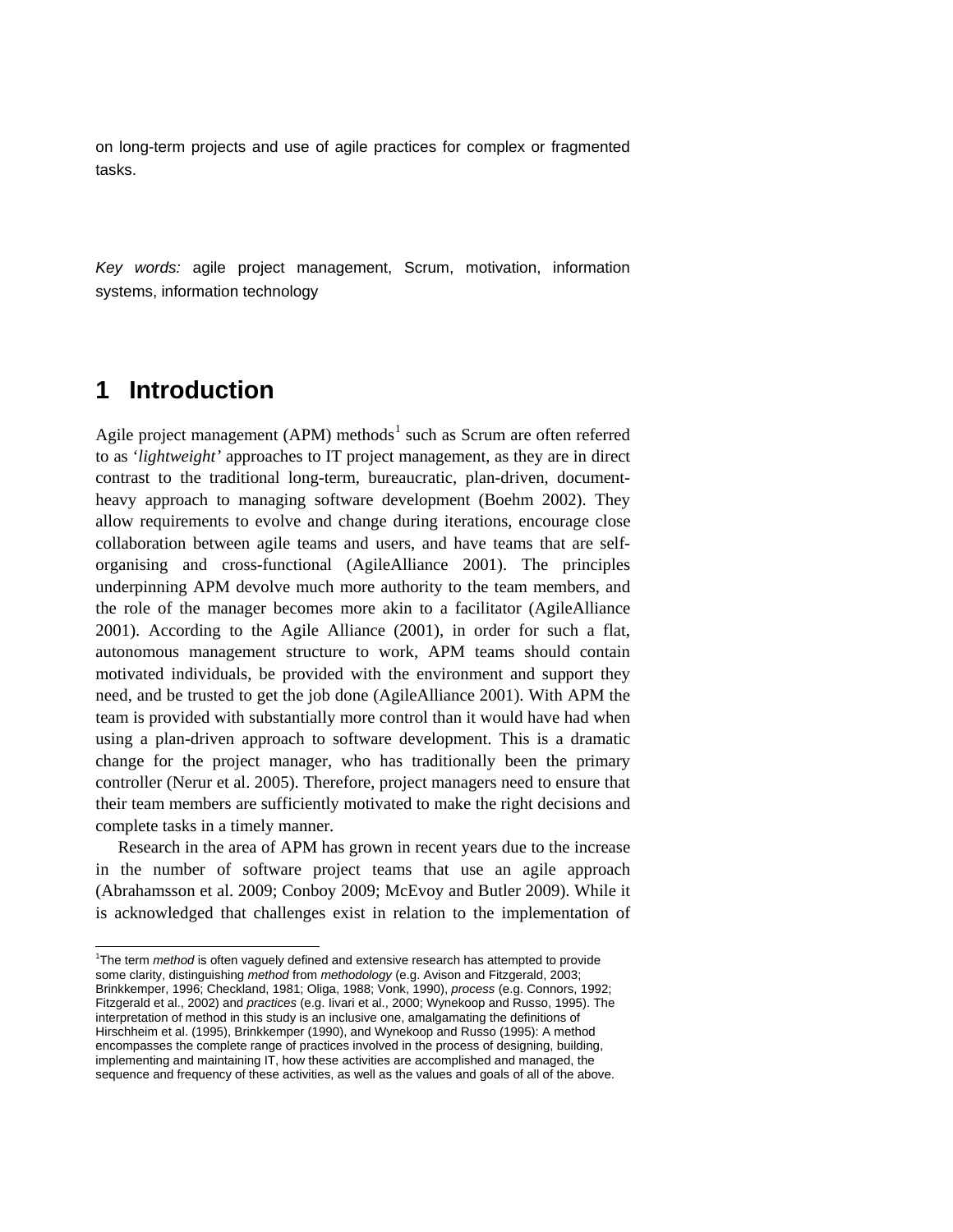agile methods (Boehm and Turner 2005; Coram and Bohner 2005; Nerur et al. 2005) it has been suggested that teams that use an agile approach experience greater reward than those that use other software development methods (Whitworth and Biddle 2007).

A recent systematic literature review conducted by Dybå and Dingsøyr (2008) identified a gap in our understanding of agile methods in practice, in so far as very few empirical studies have focused on the human or social factors of agile teams, such as motivational aspects. Given that motivated people are recognised as a key factor in the success of IT projects (DeMarco and Lister 1987), the motivation for this research was therefore to explore how the project manager of an agile IT project can use agile approaches to motivate staff and avoid de-motivation. Previous studies have highlighted the importance of employee motivation (Herzberg 1968; Mayo 1949), established a link between goal-setting and task motivation (Locke 1968), identified factors that motivate and de-motivate software developers (Beecham et al. 2008; Hall et al. 2008), and more recently a study has addressed motivation in agile teams (Whitworth and Biddle 2007). However, little has been said about how agile practices impact motivation or demotivation in teams. There have also been calls for further research that is more practice-focused (Dybå and Dingsøyr 2008) and to investigate how each distinct agile practice can help to optimise the performance of an agile team (Maruping et al. 2009). Consequently, three agile practices were selected for the purposes of this study – iteration planning, daily stand-up and iteration retrospective (see Table 1), on the basis that they are amongst the more commonly used agile practices by practitioners (VersionOne 2009) and the nature of these practices permit a researcher to more readily observe their implementation. They complement each other with each of the practices related to the management and control of an agile project. They also epitomise the values and principles of the 'Agile Manifesto' by allowing the *entire* team to collectively participate in self-organisation, goal-setting, decision-making, collaboration, daily communication, the provision and receipt of feedback and self-reflection, whereas some other agile practices, though popularly used, involve only some members of the team such as developers (e.g. pair-programming) or testers (e.g. test driven development). Additionally, there is limited research on particular aspects of some agile practices with recent calls for further empirical research on agile methods (Dybå and Dingsøyr 2008), specifically research that is more practicefocused (Maruping et al. 2009).

The objective of this study is to explore if and how three agile practices contribute to motivation or de-motivation in an agile project management (APM) team (see Figure 1). This research is conducted as part of a wider research project which is studying agile practices and their impact on APM teams. The remainder of this paper is structured as follows. The next section provides an overview of the literature on teams, agile project management,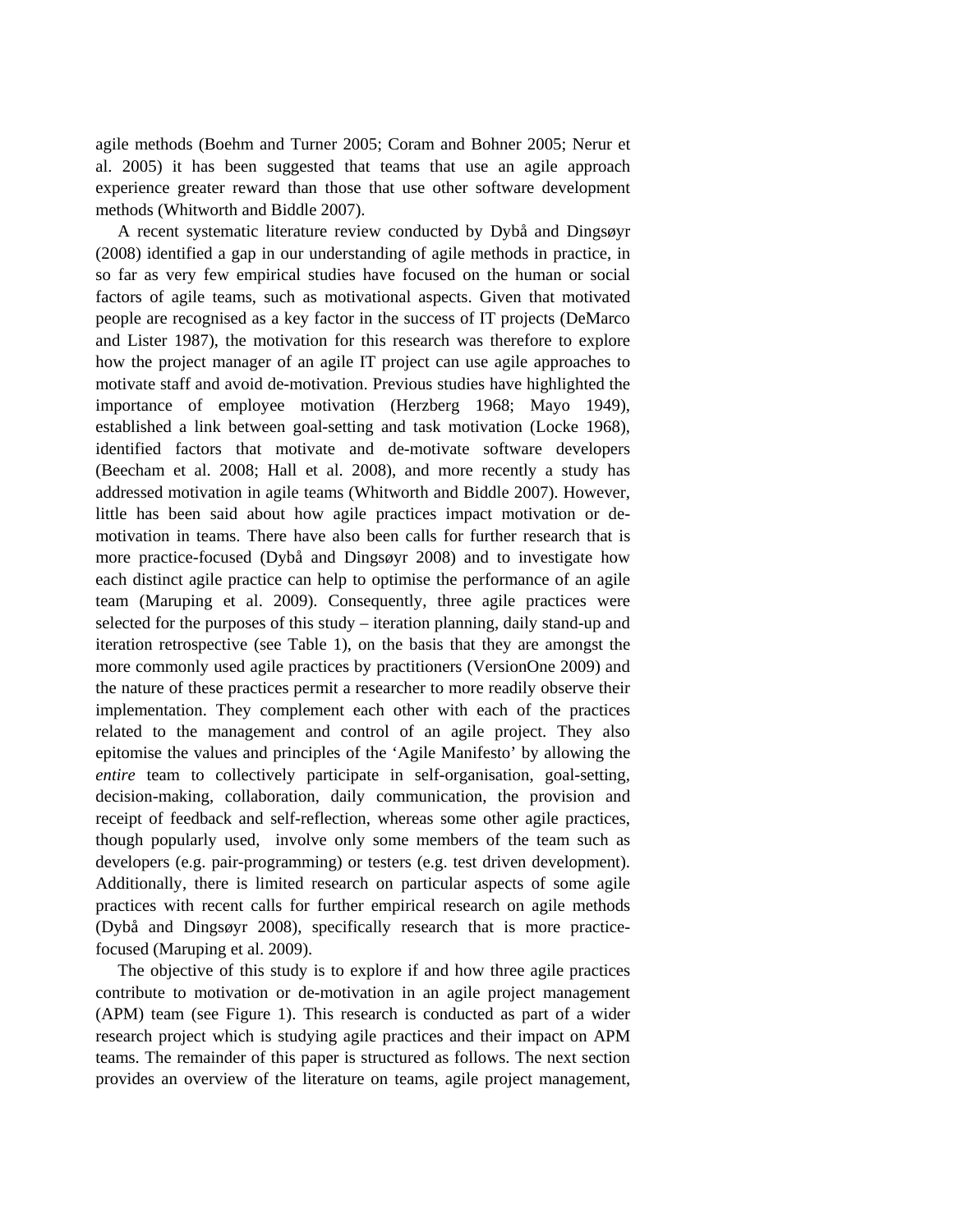the scrum project management method, and motivating staff on agile project management teams. The research objective is then set out, followed by details on the methodological approach for this study. Finally, the findings are presented, with a key focus on the implications for project managers. This is followed by a discussion of limitations of the research and avenues for future research.

## **2 Background Literature**

Teams are groups of individuals that work together, are dependent upon one another and have one or more tasks to perform in order to accomplish various goals (Hackman 1990; Mayer et al. 1995). They should comprise individuals who are technically competent, are productive, and have good problem solving and interpersonal skills (Jurison 1999). To perform well as a team all members must be committed to the team, have autonomy to make decisions, and have a supportive environment that provides the team with all the necessary resources and skills in order for them to conduct their work (Wageman 1997; Wageman et al. 2009). Individuals must also feel that they have the support of other team members (Bishop et al. 2000) as the relationship between individuals within teams can impact on the dynamics of the team (Gruenfeld et al. 1996). For example, teams of individuals that are more familiar with each other may be more effective at sharing information and views than those who are not (Gruenfeld et al. 1996).

## **2.1 Agile Project Management**

Teams can be manager-led or self-governing and self-managing (Hackman 1990). APM teams are considered self-managing (Cockburn and Highsmith 2001), although it must be noted that while they often have responsibility for managing their own work and behaviors, others usually make decisions about goals, team structure, and oational supports (Barker 1993; Cohen et al. 1997; Manz and Sims 1987). These types of teams are empowered and have autonomy to make decisions about their tasks and the processes that they use, which are traditionally the responsibility of supervisors and managers (Alper et al. 1998; Cummings 1978). Of course, it cannot be assumed that, merely by putting a group of individuals together in a team and calling them 'selfmanaging', they automatically become "*agile*" (Moe et al. 2010). There are a number of other aspects which are essential for a team to be agile, including team size and composition, and the working environment. While the optimal size of an agile team has been debated, APM teams are typically small with no more than ten members (Schwaber and Beedle 2002). Team members have a range of skills, are cross-functional, and have the ability to complete the required tasks (Elssamadisy 2008, , p128). To ensure an agile team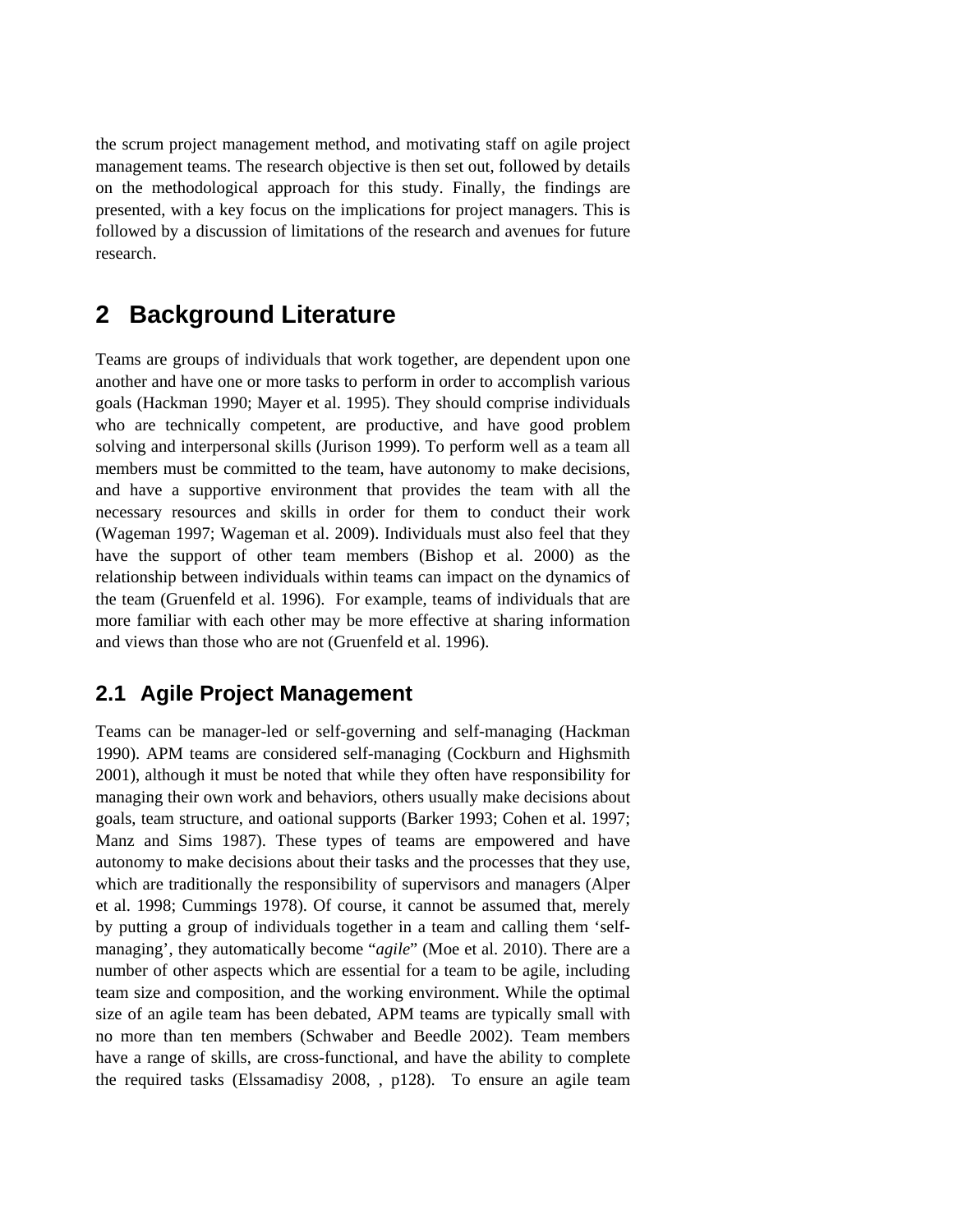produces quality work, an appropriate and supportive environment must be available: for example, ensuring availability of required tools, and openoffice space to facilitate open communication. There is also a necessity for team members to be cooperative, collaborative, trusting, have good relationships with each other, and be able to make decisions quickly (Cockburn and Highsmith 2001).

### **2.2 The Scrum Project Management Method**

Scrum is a simple low-overhead process for managing and tracking IT projects. It attempts to control what Schwaber and Beedle (2002) call this "*chaordic*" process using a project management framework which involves requirements gathering, design and programming. While it is very much influenced by Boehm's (1988) spiral model, it does not contain prescriptive operational instructions for developers like some agile approaches (e.g. eXtreme Programming), but is instead a project management method (Conboy, 2009). The origins of this methodology are outside the field of IT project management and can be traced to Japan in the mid 1980's where Takeuchi and Nonaka's (1986) Scrum model for new product development was first used. This original model had many similar characteristics to the Scrum IT project management method as it represented an adaptive, quick, self-organising product development process (Abrahamsson et al. 2002). At its heart, Scrum is comprised of a number of stages which, building on its underpinning metaphor of a rugby scrum, also follow a sporting theme e.g. the notion of "*sprint*" iterations. Extensive discussions of Scrum can be found in Schwaber and Beedle (2002) and Rising and Janoff (2000). Other studies have examined the disadvantages of Scrum (e.g. Cohn and Ford 2003) and how to tailor it to various contexts e.g. (Fitzgerald et al. 2006; Sutherland 2001).

### **2.3 Motivating Staff on Agile Project Teams**

With the continuing pressure to deliver successful IT projects and new ways of working, such as agile methods, it is important to effectively manage how project staff are motivated (Hall et al. 2008). A manager must ensure that each individual team member is motivated to use their abilities in the best interests of the team or organisation (Walsh and Schneider 2002). There are several prominent motivation theories including the work of Herzberg (1968) that help to explain the intrinsic and extrinsic factors that motivate IT project personnel. Intrinsic motivators come from the work itself and relate to the personal goals and aspirations of the individual, whereas extrinsic motivators relate to the working environment and whether that working environment meets the needs of the individual (Asproni 2004). Within the area of software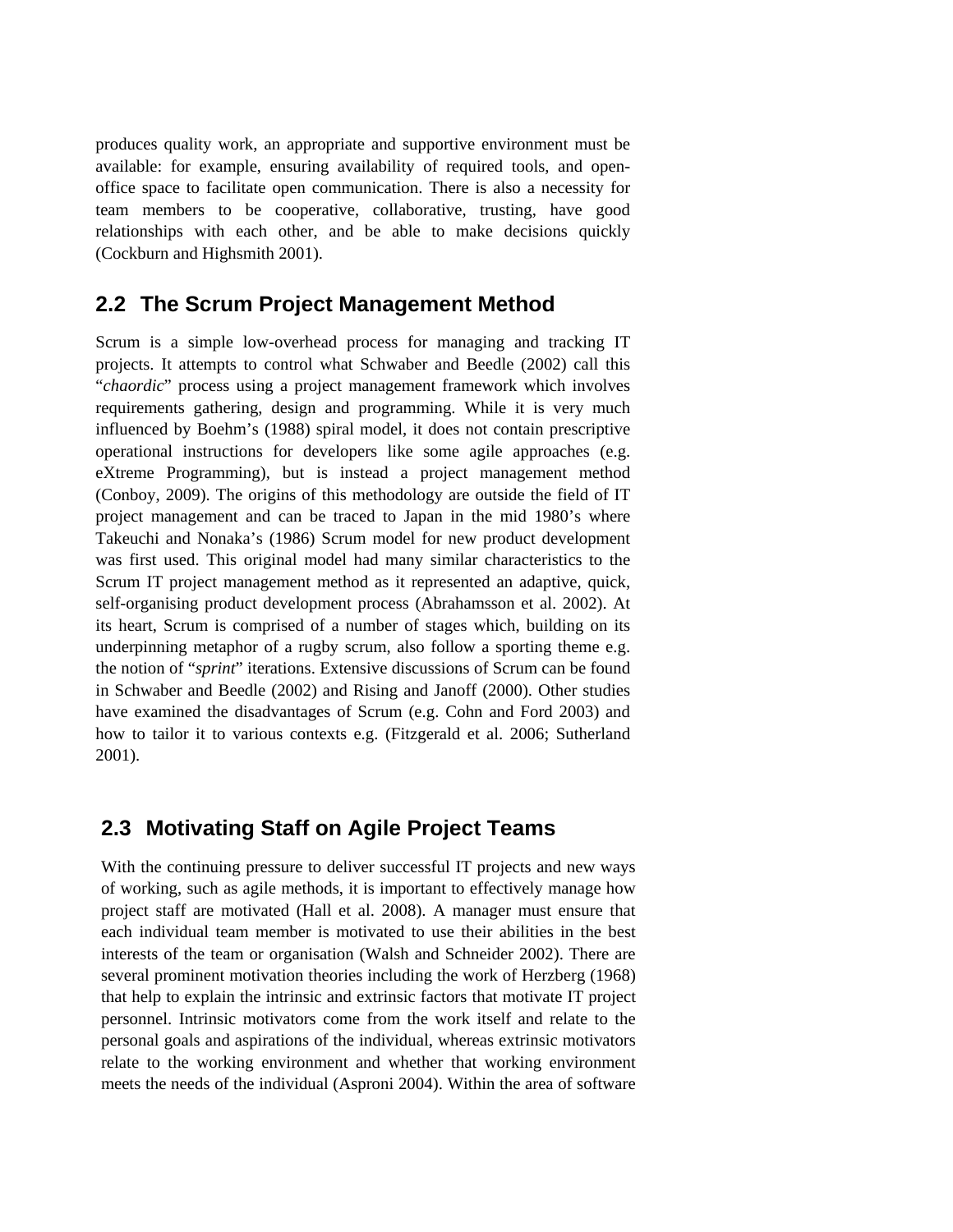development, Beecham et al. (2008) detail a comprehensive list of motivating and de-motivating factors, which is used as the basis for the analysis of data from this study (see Figure 1).



Figure 1. Research Model

By implementing an agile approach, an IT project manager can potentially increase the motivation of an agile team in a number of ways. Agile projects are divided into short iterations where the goal can clearly be seen by all (Hansson et al. 2006). Agile teams are in theory given the autonomy to monitor and manage themselves and should be allowed to do so, with minimal interference from other personnel with higher authority, as unnecessary interference can cause a lack of motivation and commitment if team members feel their decisions are being undermined (Hackman 1990). Team members can motivate and influence each other's behavior through frequent meetings and communications (Das and Teng 2001); for example, the daily stand-up. They can be motivated to develop their skills by learning from more experienced personnel, and encouraging each other to take responsibility for specific areas of the work (Hansson et al. 2006). They can also be de-motivated by factors such as lack of promotion or career path (Zawacki 1992), lack of resources (DeMarco and Lister 1987), and unrealistic schedules (Boehm 1981). These are just some examples of how an agile team may be motivated or de-motivated. It is possible that different agile practices can contribute to a team's motivation or de-motivation but as yet very little research has investigated the link between agile practices and the motivation of agile teams, the most notable previous contribution being that of Whitworth and Biddle (2007). Thus arises our research objective, which is to explore if and how the three specific agile practices outlined in Table 1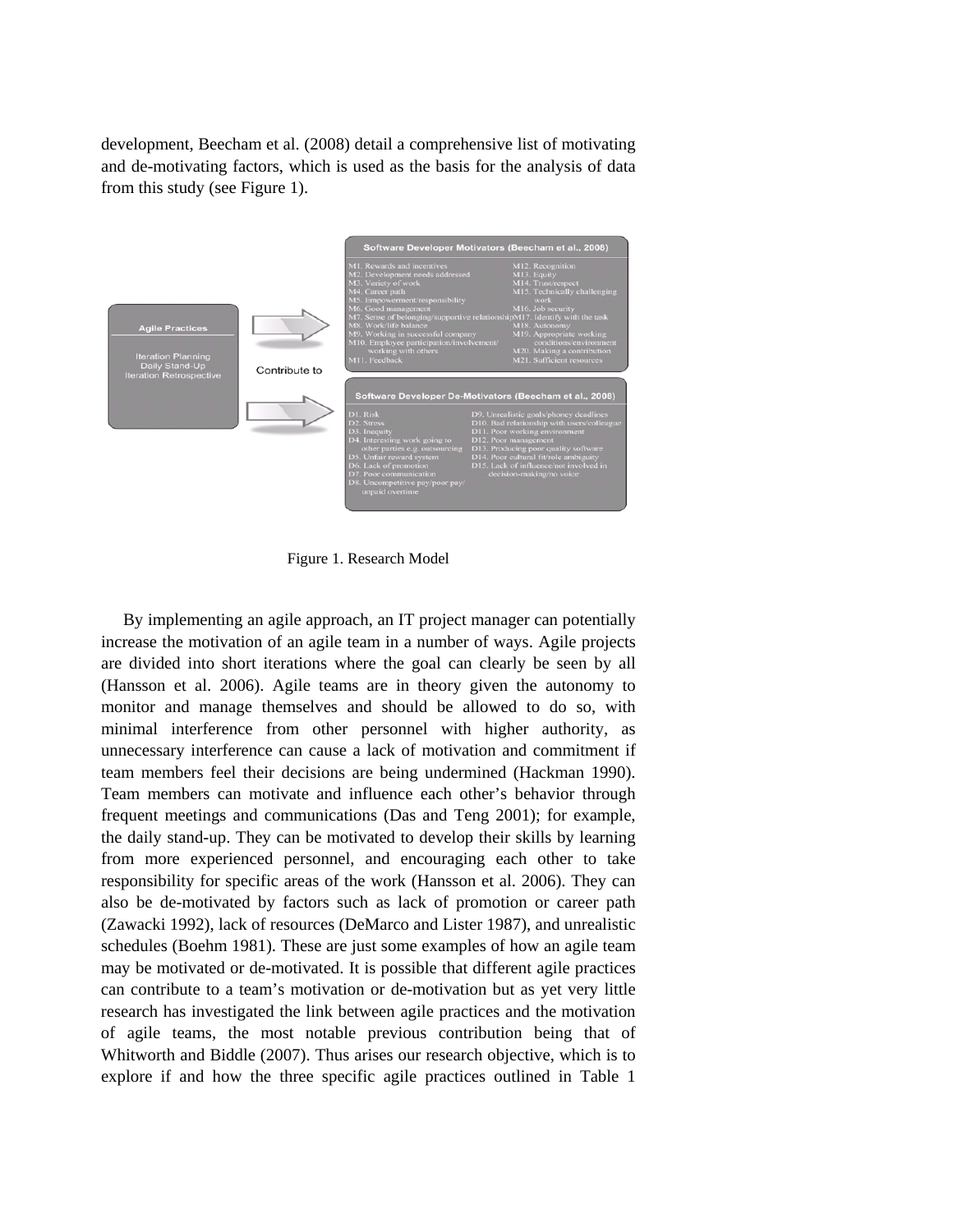contribute to motivation or de-motivation in an agile project management (APM) team. In planning our research approach, given that an investigation of all factors across all practices would have been very complex and resource-intensive, we had to make a trade-off decision between investigating a smaller number of motivating/de-motivating factors or a smaller number of agile practices. Our preference was to use the full breadth of the existing framework and concentrate on a selection of practices rather than attempting to examine a greater number of practices within a narrowed framework.

| <b>Agile Practice</b> | Description                                                         |  |
|-----------------------|---------------------------------------------------------------------|--|
| <b>Iteration</b>      | The iteration planning session is a meeting that takes place at the |  |
| Planning              | start of each iteration where the team collectively defines and     |  |
|                       | plans tasks that must be completed during the next iteration (Beck) |  |
|                       | and Andres 2005; Schwaber and Beedle 2002)                          |  |
| Daily Stand-          | The daily stand-up is a short daily status team meeting lasting a   |  |
| Up                    | maximum of 10-15 minutes typically conducted at the same time       |  |
|                       | each day with team members standing up. During the meeting,         |  |
|                       | team members explain briefly what they accomplished since the       |  |
|                       | previous meeting, what will be completed by the next meeting,       |  |
|                       | and indicate any impediments that may prevent them from             |  |
|                       | completing their current tasks (Elssamadisy 2008; Schwaber and      |  |
|                       | Beedle 2002).                                                       |  |
| Iteration             | An iteration retrospective is a meeting that is held at the end of  |  |
| Retrospective         | each iteration where the project team reflects on what went well in |  |
|                       | the iteration, what did not, and what could be improved for future  |  |
|                       | iterations (Elssamadisy 2007; Schwaber and Beedle 2002).            |  |

Table 1. Agile IT Project Management Practices Studied

## **3 Research Method**

A qualitative approach was used, which is considered suitable for developing a 'rich', deeper appreciation of the nuances of the teams and their management within their natural organisational setting (Yin 2008). We sought to understand the views from the perspective of all team members on how the three selected agile practices motivate or de-motivate the team. Both teams had implemented a variety of agile practices, but the focus of this study related solely to the agile practices detailed in Table 1. Two exploratory case studies were conducted to identify differences and similarities across teams in two different cultural settings (Ireland and Sweden).

## **3.1 The Cases Studied**

The teams were selected on the basis that they had implemented and were using Scrum, and in particular the three agile practices described in Table 1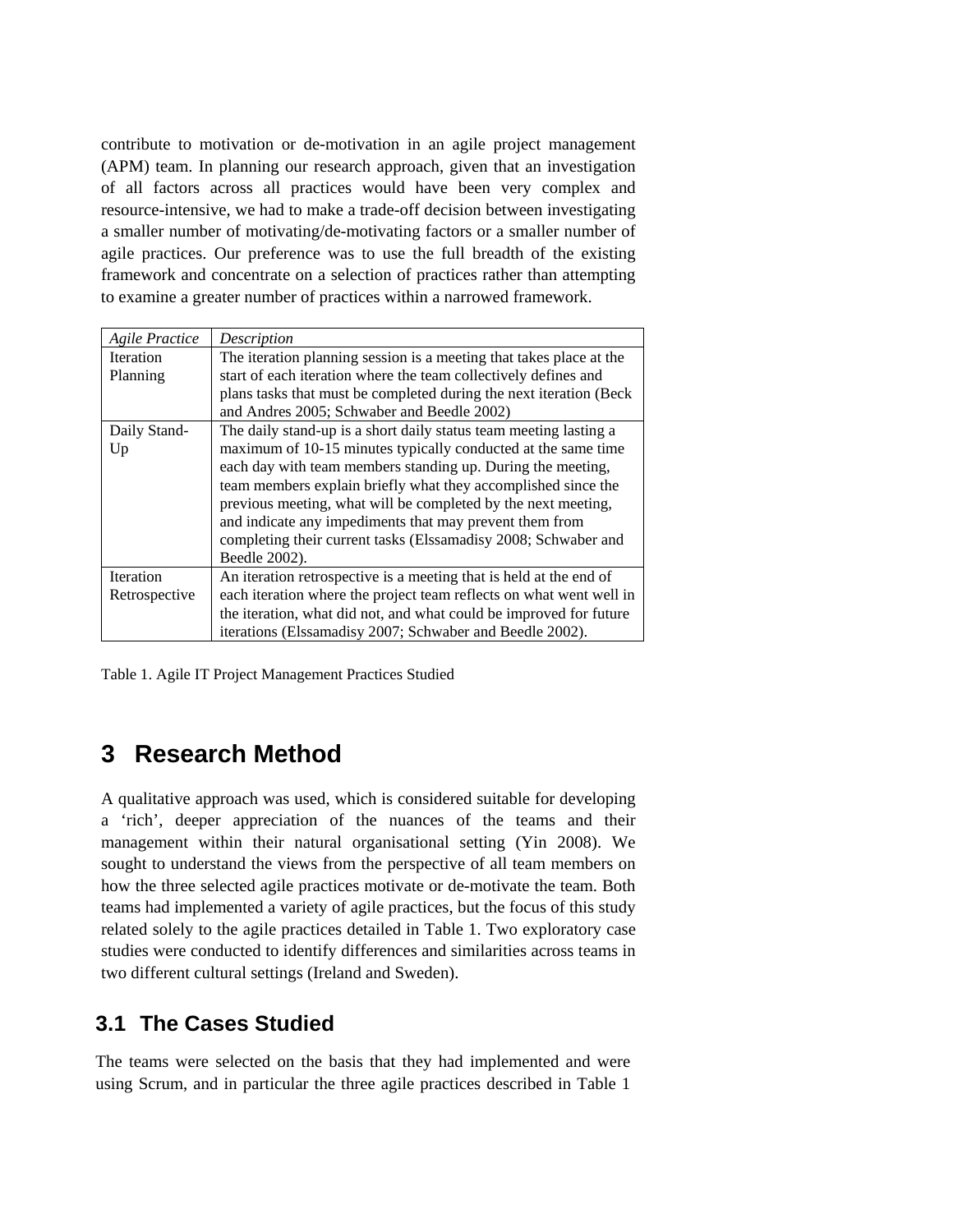for a minimum of 6 months. Both teams were located in large multinational organisations, were working on long-term projects (greater than one year's duration) for internal customers, and the team membership was stable. In the Irish organisation, the implementation of agile methods was driven internally by senior management based in the U.S. as part of a full implementation across the organisation. In the Swedish organisation, the implementation of agile methods was driven internally by the manager of the team in question. Both teams initially adopted a number of agile practices, including the three practices studied, and continually added more as they became more familiar with APM.

The first team studied composed of ten individuals. This team was distributed between Ireland (developers), India (Quality Assurance function), and the U.S. (Database Specialist). Shortly after data collection commenced, the two QA team members based in India departed from the team and did not participate in the study. The remaining eight team members were interviewed. The average length of service of team members was approximately four years with individuals working in an APM team on average for less than two years. This team worked on a long-term project, which was in existence for two years at the time of the study, and it was expected that the project would continue for a further year. The aim of this project was to develop a set of services used by various front-end applications for developing financial analysis documents. The end users were financial analysts across six internal business units based in the U.S. This organisation did not wish to be identified and to protect their identity and that of individual team members a pseudonym of "IRE" is used hereafter.

The second team studied composed of nine individuals and was a colocated team in Sweden, based in ABB Substation Automation Products, a unit that develops and manufactures high voltage protection and control products for an internal customer. The team was working on a long-term project, which involved the development of a product for an internal business unit. The project was in existence for nine months at the time of data collection and was expected to continue for the foreseeable future. The team was also required to provide support and maintenance for previous projects as part of their working week, but these were not included as tasks in the iteration. This team had worked together for many years on a variety of projects, mostly in a non-agile environment. The average length of service of team members to the organisation was fourteen years with all team members working in an agile environment for nine months.

### **3.2 Data Collection**

Empirical data was collected between December 2009 and May 2010 and consisted primarily of face-to-face interviews with team members at their place of work. One interview in the IRE team was conducted via conference call as this team member was based in the U.S. One of the researchers travelled to Sweden in May 2010 to collect data from the team in ABB. A total of 17 interviews were conducted across the two Scrum teams. The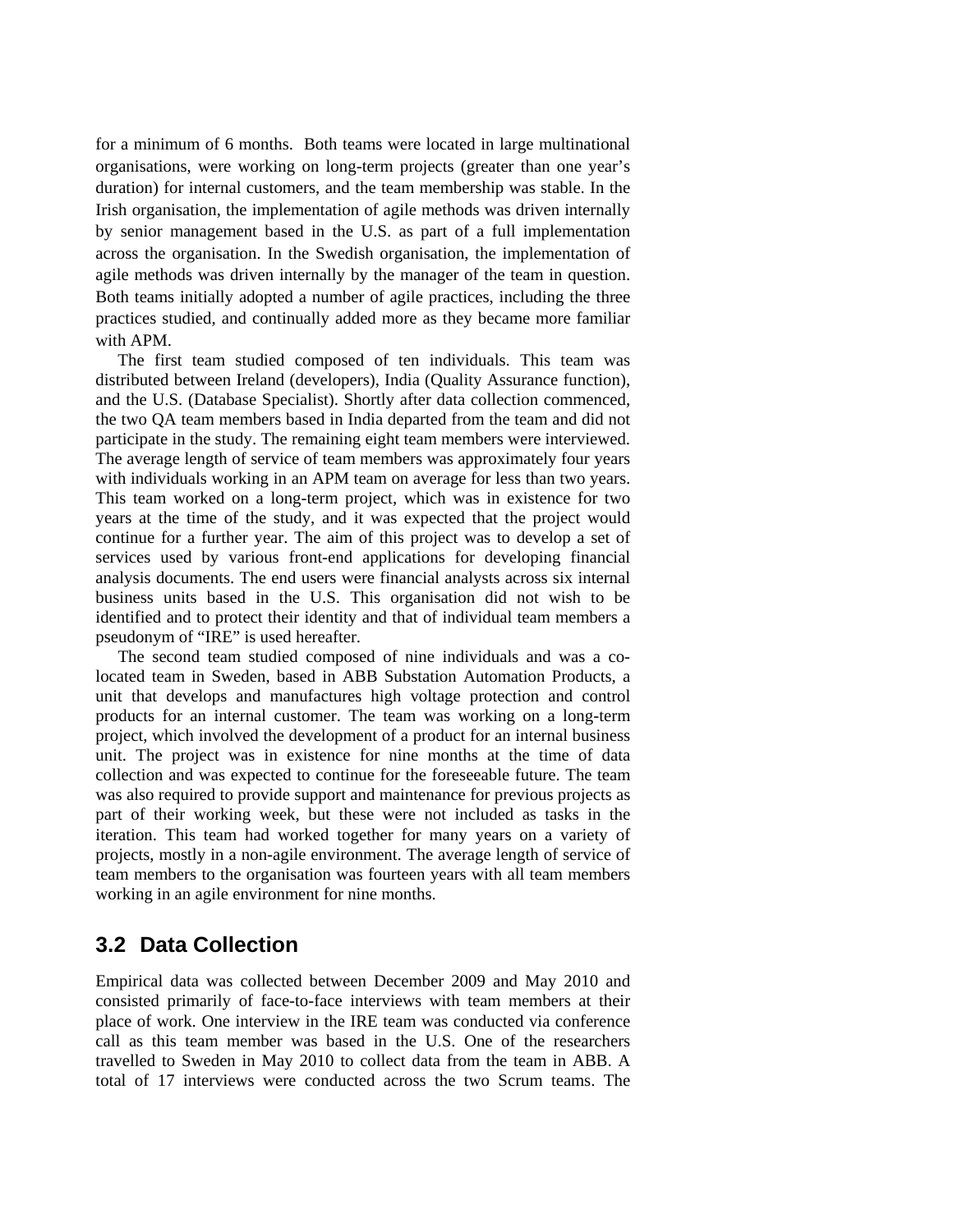interviews varied between 50 minutes and 75 minutes in length and were audio-recorded and later transcribed. The interviews were conducted in a "reflexive" manner where the researcher followed up on insights uncovered mid-interview, and adjusted the content and schedule of the interview accordingly (Rubin and Rubin 2005; Wengraf 2001). To facilitate openness and honesty from interviewees, each participant was guaranteed anonymity and informed that the audio recordings were for the sole use of the researchers. Feedback was provided in aggregated format to managers, who were also given the opportunity to comment.

| Case                    | Length of time<br>since agile<br>implementation | Average<br>years<br>software<br>experience | Roles interviewed<br>and number of<br>interviews | Number of<br>observations          |
|-------------------------|-------------------------------------------------|--------------------------------------------|--------------------------------------------------|------------------------------------|
| <b>IRE</b><br>(Ireland) | 2 years                                         | 11 years                                   | Project Manager<br>(1)                           | <b>Iteration</b><br>Planning $(2)$ |
|                         |                                                 |                                            | <b>Business Analyst</b><br>(1)                   | Daily Stand-<br>up(2)              |
|                         |                                                 |                                            | Developers (5)                                   | <b>Iteration</b><br>Retrospective  |
|                         |                                                 |                                            | Technical<br>Architect(1)                        | (2)                                |
| ABB<br>(Sweden          | 9 months                                        | 14 years                                   | Scrum Master (1)                                 | <b>Iteration</b><br>Planning $(1)$ |
|                         |                                                 |                                            | Product Owner(1)                                 | Daily Stand-                       |
|                         |                                                 |                                            | Developers (7)                                   | up(3)                              |

Table 2. APM Team Profiles

Each interview followed an interview protocol based on the framework (Figure 1). Participants were first asked some background questions on the project and on their own experience. This was then followed by questions in relation to the team and how the team functioned (e.g. setting goals, working environment, reward mechanisms). The line of questioning continually asked the interviewees to consider the agile practices in their responses. To mitigate the potential risk of bias from 'leading' questions, interviewees were not directly prompted to speak about motivating and de-motivating factors. Rather, the interviewees spoke naturally and their comments on how each practice contributed to motivation or de-motivation emerged during the course of this dialogue. The interviews concluded by asking interviewees to identify any other motivating or de-motivating factors as a result of using the agile practices. The factors as identified by Beecham et al. (2008) were used as prompts in this instance where required. Sample excerpts from the interview protocol are provided in the Appendix at the end of this article.

The interview questions were mostly open-ended (Yin 2008), and "*interview guides*" (Patton 1990) were used, which are preferred when the study is inductive or interpretive (Rubin and Rubin 2005; Silverman 1998;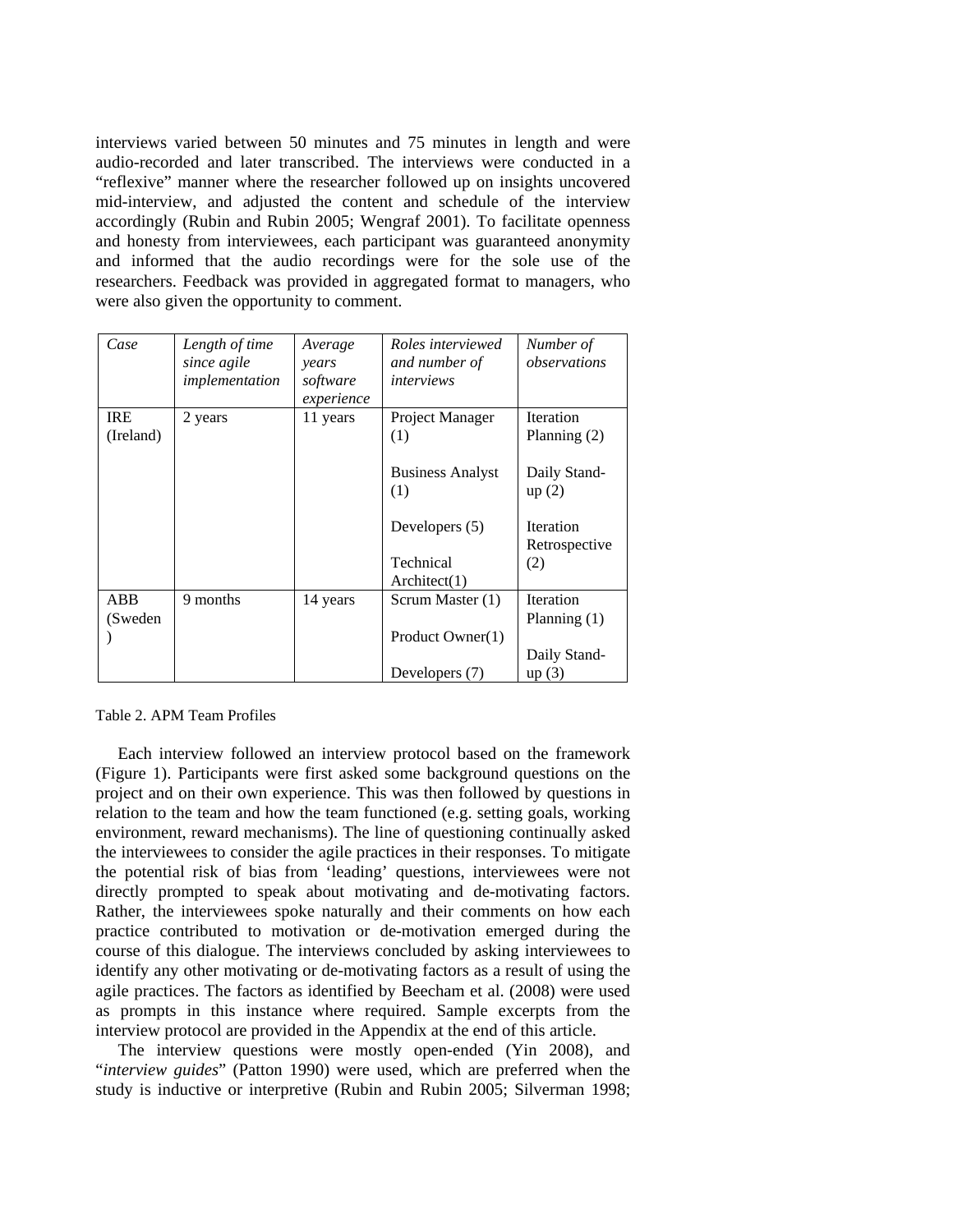Yin 2003). Notes were taken during the interviews and follow-up questions or clarifying questions were asked where required. The three agile practices studied were also observed in action. These observations were documented as field notes and impressions formed were also noted as recommended by Eisenhardt (1989) for case study research. A list of interviewees and agile practices observed are detailed in Table 2.

## **3.3 Data Analysis**

All interview transcripts and field notes were imported into NVivo for analysis and were grouped by team. To address the research objective, the authors read through the transcripts and field notes several times in view of each other (i.e. "constant comparison"). Segments of the transcripts, individual comments or observation notes relating to each team's motivating or de-motivating factors were highlighted and coded using the initial seed categories taken from Beecham et al.'s (2008) framework (see Figure 1). Beside each coded section the role of the individual and the agile practice referred to were noted in addition to other analytical memoranda. This helped to organise the data, identify patterns and themes across the three agile practices in relation to motivation and de-motivation, and to validate the data from different individuals (Miles and Huberman 1999). Because the unit of analysis was the team, but the unit of data collection was the individual, it was necessary to verify the internal reliability of the data gathered within the two teams so as to check for inconsistencies and anomalies. The findings for each interviewee were reviewed and validated by triangulating the findings against those gathered from each of the other interviewees as well as from the observation field notes.

## **4 Findings**

The two APM teams studied were predominantly well-established, experienced, self-organising teams with team members appearing to have a good work ethic and track record of delivering on what had been promised. Consistent with prior research, it was found that individuals on both teams were personally motivated by factors such as interesting and challenging work, responsibility, and the opportunity for growth and development as part of a defined career path. However, this study extends the literature in relation to IT project staff motivation by reporting how the use of agile practices contributes to motivation (Table 3) or de-motivation (Table 4). The impact of the agile practices on each motivating and de-motivating factor identified was examined. A number of the *motivational* and de-*motivational* factors identified by *Beecham et al.* (2008) (detailed in Figure 1) were clearly not impacted by the agile practices studied (e.g. rewards and incentives, career path, lack of promotion, uncompetitive pay), or there was no evidence to support that the agile practices contributed to such factors (e.g. poor communication, poor working environment).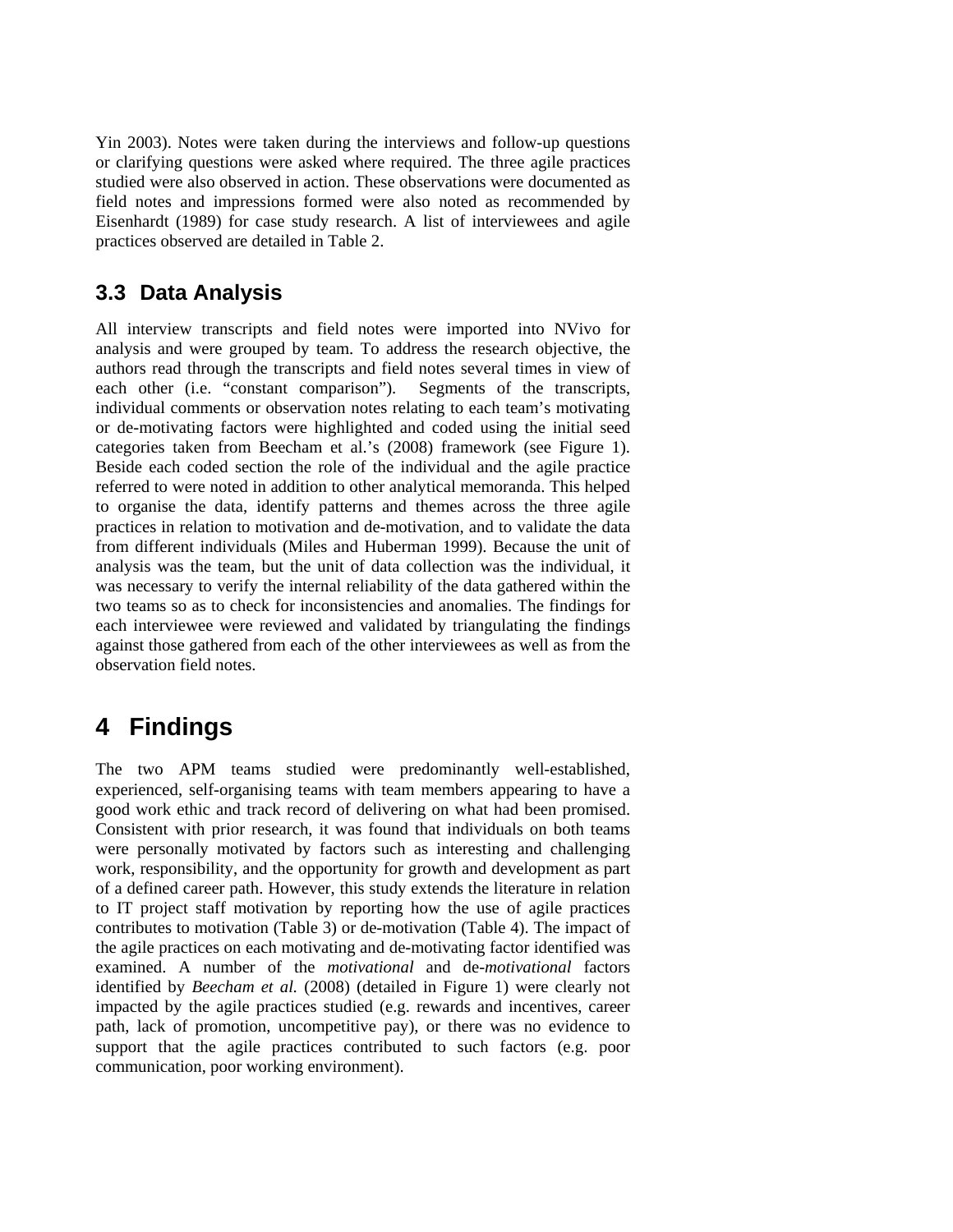## **4.1 Contributors to Motivation**

The findings showed that the introduction of the three agile practices, namely iteration planning, daily stand-ups, and iteration retrospectives (summarised in Table 3), influenced motivation levels amongst team members in a number of ways. Explanations of how the practices contributed to motivation are detailed in this section. In some instances team members compared their experiences pre- and post- APM implementation. Even though such a comparison was not the focus of this research, this is reported in the findings where relevant. Comparisons were mostly made by participants in ABB, where the team had implemented agile practices nine months prior to the data collection and individuals could easily recall their pre-agile experiences. Both teams reported positive experiences with the adoption of agile practices. Team members indicated that they had little desire to work on a team that did not use an agile approach with a "*preference for agile to the traditional approach [Developer3, IRE]*". While the three agile practices contributed to this, it is likely that this view was due to the agile method as a whole, rather than specific agile practices.

#### *M3. Variety of work (e.g. making good use of skills, being stretched)*

The iteration planning meeting provides a forum in which team members can easily and openly verbalise their preference to work on specific task(s) in order to "*learn the most…or to acquire certain skills [Developer4, IRE]*", which is motivating for team members. It is also used by teams to allocate difficult or complex tasks to particular individuals to motivate them to work on more difficult tasks. In ABB a difficult task is often purposely allocated by the team to a less experienced team member to challenge their skills. At the same time an experienced team member is assigned to assist with the task, which utilises the skills of the experienced developer while advancing the skills of the inexperienced team member, thereby instilling greater selfconfidence and esteem.

#### *M5. Empowerment/Responsibility; M18. Autonomy*

The iteration planning meeting provides teams with ownership and autonomy over the team goals and their personal goals. Responsibility is allocated to teams to establish and clarify the goals for each sprint and to determine how the goals are achieved. For example, team members are involved in "*prioritising tasks* [Project Manager, IRE]", deciding "*how many points we think are reasonable to execute in a sprint [Developer 1, ABB]*", "*who is going to do them [the tasks] [Developer 2, IRE]"*. Teams also have autonomy to allocate tasks in whatever way they deemed appropriate. In 'IRE' tasks are assigned by the project manager to "*whoever is responsible for a certain area [Developer 2, IRE]"*, which may be a consequence of the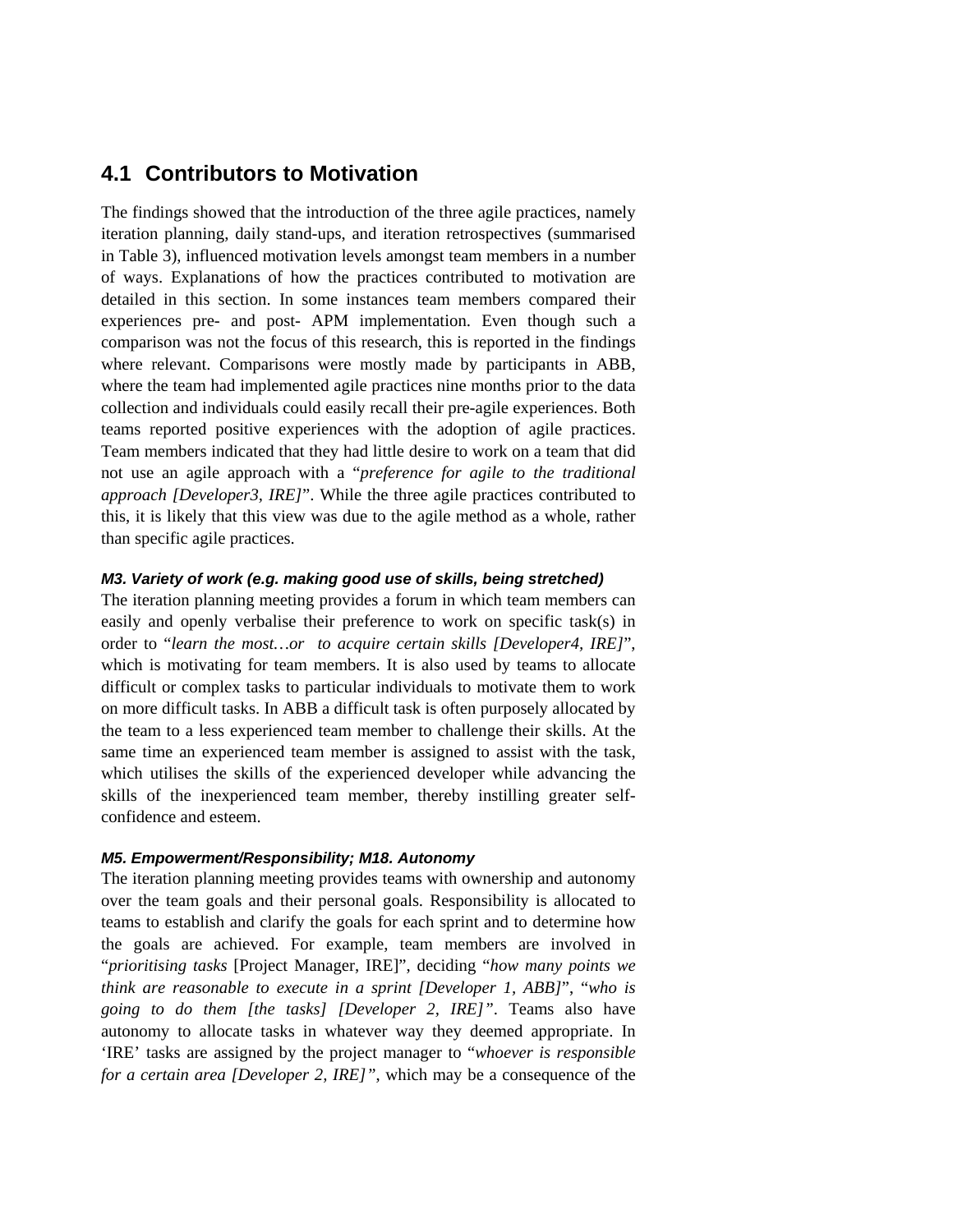intense pressure this team were under recently to deliver substantial functionality in a tight timeframe. This contrasts with the team in ABB who embraced their newly found autonomy and assign tasks to "*pairs, or threesomes…to help with sharing and transferring knowledge [Product Owner, ABB]*". While this motivates developers it causes frustration for the Product Owner as "*productivity has gone down by half [Product Owner, ABB]*" and he feels this needs to be addressed. Similarly, the daily stand-up allows team members to communicate their personal daily goals to the team, keep *track of "where we are, how we are doing [Developer 1, ABB]",* or can identify *"areas that you know may potentially hold us up [Developer 5, IRE]*", which the team can then address.

#### *M7. Sense of belonging/supportive relationships*

Both teams were in agreement that the agile practices develop supportive relationships and help team members to feel part of the team. The agile practices require daily communication, collaboration and interaction amongst team members, including distributed team members, which help team members to develop a sense of belonging to the team. The practices help the *"team work more efficiently as a team, not as individuals [Scrum Master, ABB]"*. Consequently, team members are motivated to share ideas and provide feedback with team members becoming *"more comfortable with each other, more confident with each other, and a friendship or some sort of human relationship builds up between them [Project Manager, IRE]".* One of the more experienced developers on the Swedish team commented that this was "*a notable change in several people [Developer1, ABB]*" and several members of the Swedish team stated that they felt more like a team since the implementation of the agile practices as previously communication amongst the team may not have occurred for days. The Product Owner *[ABB]* also agreed by stating that "*all team members now feel involved*", which he believes has helped with team motivation. These changes were more noticeable in the Swedish team rather than the Irish team as the implementation of the APM method was quite recent and interviewees can recall how the team functioned previously.

#### *M10. Employee participation/involvement/working with others*

In both teams the three agile practices have motivated individuals to work very closely with one another as they are involved in the iteration planning and are fully aware of the tasks other team members are assigned. They report on progress or lack of progress and seek support if necessary during the daily stand-up or in the iteration retrospective. Team members actively seek help and advice as soon as it is required and will not necessarily wait for the next daily stand-up meeting to request help. The feeling from one developer in ABB is that "*if I have a problem the team will help to solve it*" and everybody is always willing to help, whereas previously team members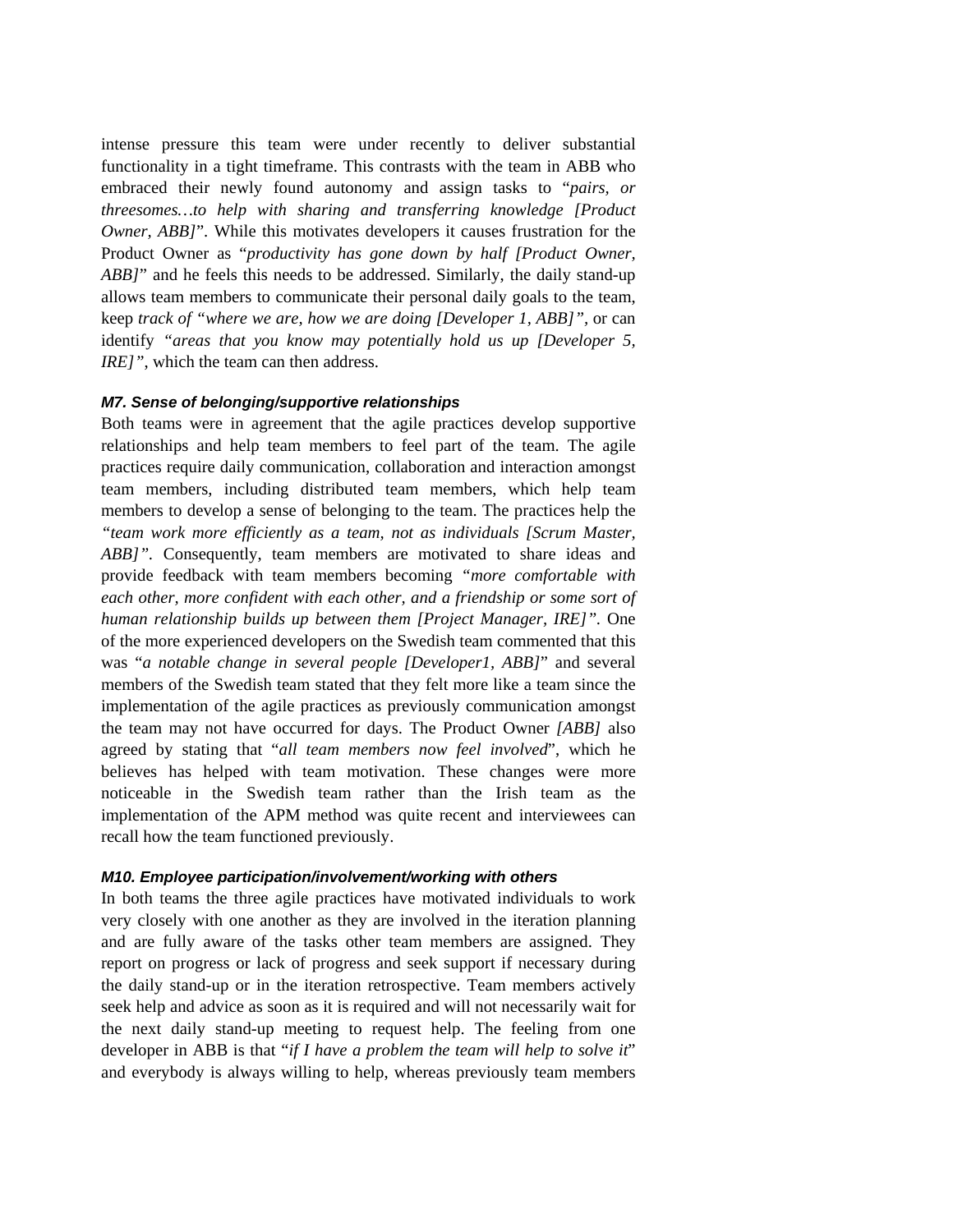felt *"more isolated and you didn't really want to disturb anyone [Developer 2, ABB]"* to request help. A similar view is held in the IRE team where, for example, one developer remarked that "*it's all pretty good support at the moment. I think people feel relaxed and can walk up to anybody on the team to seek assistance [Developer1, IRE]*". It is also easier for new team members to integrate quickly into the team as it is "*pretty quick and easy to get up to speed in terms of what other people are working on [Project Manager, IRE]*" and "*with the stand up every day and the regular three week iterations you're involved [Developer 2, IRE]*".

#### *M11. Feedback*

Both teams use the daily stand-up as a means to highlight difficulties and provide feedback to each other on current tasks. This has become the norm and individuals are motivated to provide feedback as it is considered to be for the good of the team. In ABB the customer participates in the retrospectives, reviews the completed software, and provides feedback. The Product Owner *[ABB]* believes that regular customer participation in the retrospective meeting is a huge motivator for the team to deliver on what was promised. This does not occur in the Irish team as the customer, while internal to the organisation, is located in a different country and does not attend the retrospective meeting. Both teams use the iteration retrospectives to raise any issues or concerns, although this was more prevalent in ABB than in IRE. They provide an opportunity for "*[issues] to be highlighted to your manager [Developer 2, IRE]*", which can be addressed earlier than they may have been previously. For the most part these concerns are listened to and are dealt with by the Scrum Master *[ABB]*, which the team find motivating. They see value in voicing their concerns because they know they will be addressed.

#### *M12. Recognition (e.g. for high quality, good job done based on objective criteria)*

The team in ABB regularly use the daily stand-up and the retrospective as a forum to verbally praise each other for work completed, which they find motivating. For example, "*we get to thank people… and that comes from the Scrum Master [Developer 2, ABB]",* or you *"get appreciation from the team when I say what I've done [Developer 6, ABB]."* Also, during the software demonstration as part of the iteration retrospective the customer occasionally provides some positive comments, which is considered recognition for work well done "*if you get some positive comments that's a good grade [Developer1 ABB]*". This contrasts with the findings of the team in IRE where rewards or recognition are quite formal. They are in the form of monetary rewards, which are periodically awarded to a team or to individuals within the organisation for work well done. However, most team members do not aspire to receive one of these awards as the feeling is that*"they are rarely given out to teams that have been up and running for a few years…there's not a whole lot of good recognition … for experienced teams [Project*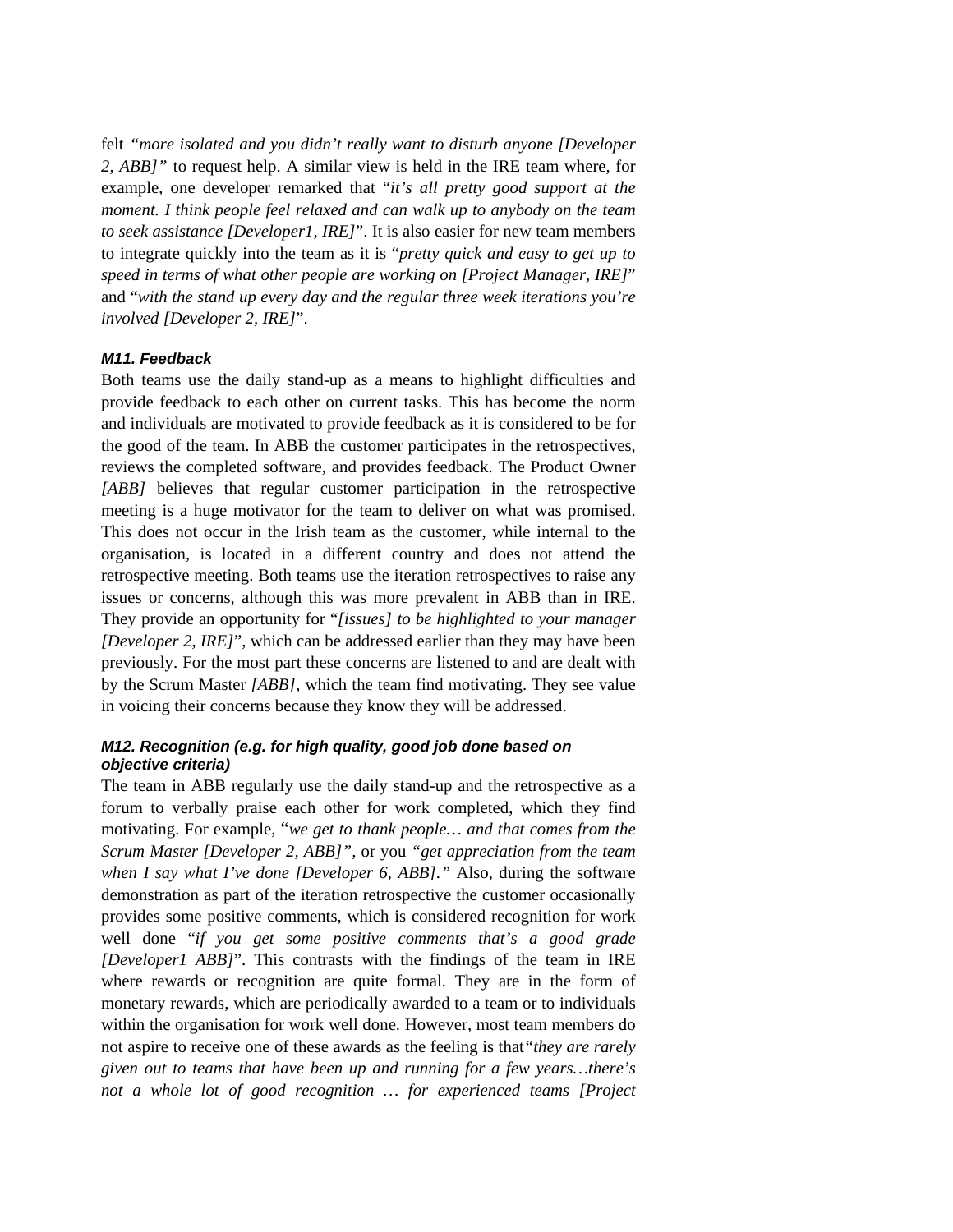*Manager, IRE]",* although one developer did indicate his desire to sometimes "*want [praise and] recognition [Developer 5, IRE]*" as it may result in the assignment of new and interesting work. While this team appreciates any recognition given they do not appear to actively seek rewards or recognition.

#### *M14. Trust and Respect*

All three agile practices were identified as an important component of building trust in an APM team. The team is trusted to make correct decisions during the iteration planning meeting, which may relate to estimates, prioritisation or design. For example, "*I don't tend to take a lot of decisions because those guys have – well they will have – more context than me. I trust their estimates [Project Manager, IRE]"* with everyone "*trusted to do good work [Developer 7, ABB]".* The stand-up is a daily touch-point for all team members, which "*keep the lines of communication open [Developer 4, IRE]"*, helps individuals to better understand each other, become familiar with each others' personalities, traits and competencies, and be more comfortable in their interactions with each other leading to increased levels of trust. It also helps to build trust amongst all team members. This is particularly important in IRE where the project manager has some trust concerns with distributed team members, due to their different cultures. Team members in India *"tend to give you a more positive picture of things, they don't want to tell you bad news and they don't want to tell you any difficulties*", but the "*stand-up is a great way to keep on top of their progress [Project Manager, IRE]"*. The Scrum Master in ABB is also of the view that the retrospective is important for building trust, especially *"the feedback, appreciation part – stuff like that. That builds trust for sure [Scrum Master, ABB]".*

#### *M17. Identify with the task (e.g. clear goals, know purpose of task, producing identifiable piece of quality work)*

Both teams feel collectively responsible to meet their goals and are motivated to help each other and work together to reach a solution when there is a problem. The iteration planning meetings motivate team members "*to set better targets [Developer3, IRE]* as team members set personal goals and make a commitment to deliver on those goals and "*no-one wants to be the person talking about what they didn't get done [Project Manager, IRE]*". It is not possible for a developer to cover up or to ignore a problem. For example, "*you can't just stand there [at a daily stand-up] and fabricate something [Developer1, ABB]*; *as [we know] what everyone is up to [Developer, IRE]*". Both teams are actively involved in the planning and allocation of workloads at the start of each iteration, where tasks are clearly identified. In one team "*there is a common goal across the team to hit the deadlines [Developer, IRE]*" and the team is motivated to achieve that goal with "*people putting in the extra hours [Developer1, IRE]*" if needed. As the development cycle is short (i.e. two or three weeks), both teams find it easier to clearly detail the tasks that must be completed within the required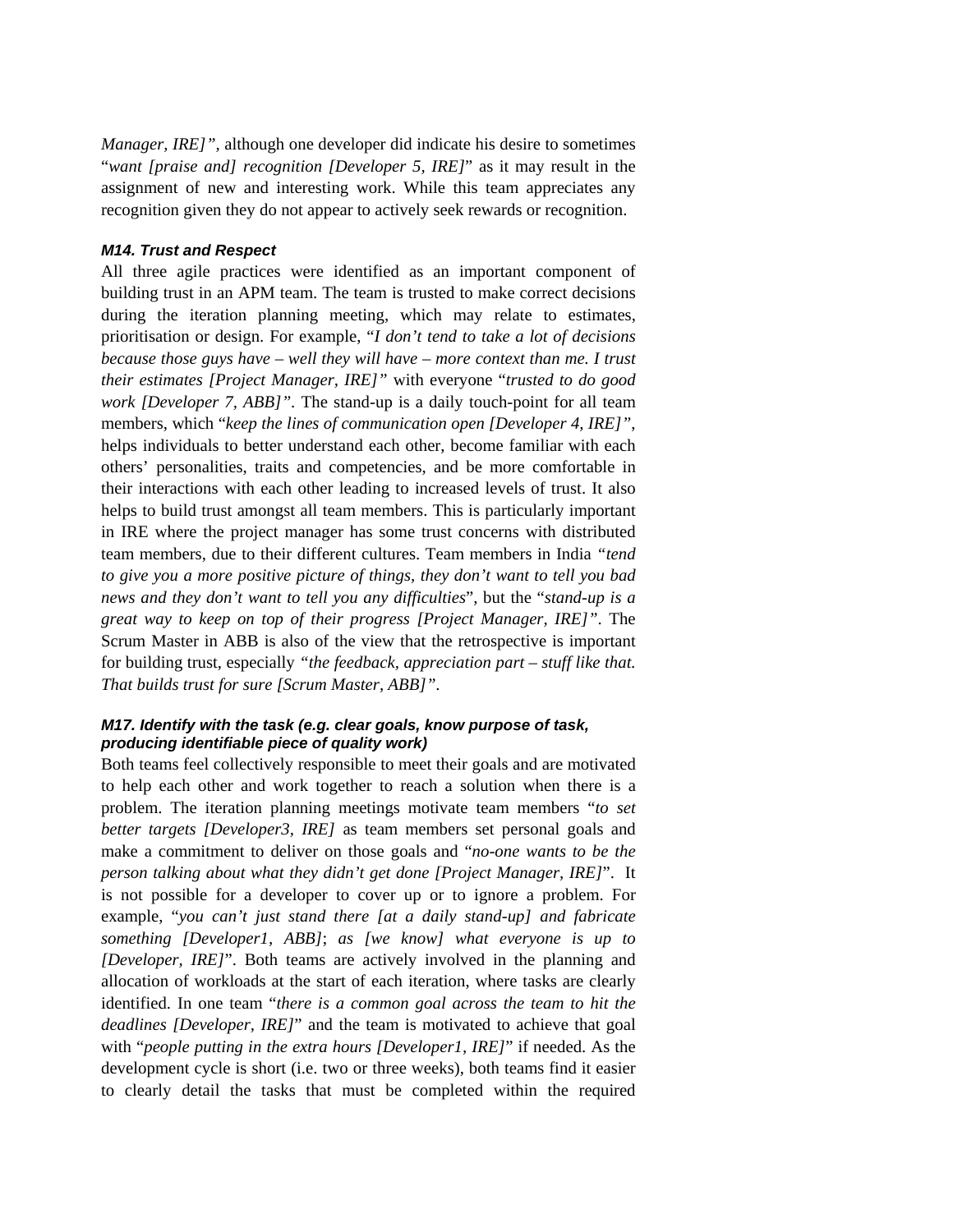timeframe and it is motivating to "*start from a new page every two weeks where we have new goals set [Developer6, ABB]*". In ABB the daily stand-up has "*helped them [the team] to set better and more accurate personal daily goals [Scrum Master, ABB]*", which is motivating for the team as they feel a sense of achievement when they meet their daily goals.

#### *New: Visibility and transparency on the progression of tasks*

Both teams are in agreement that the daily stand-ups in particular provide greater transparency on work completed or in progress, which is a strong selfmotivator for all team members. Team members must provide daily updates on progress made, with the status of each task visible to all team members on the Scrum Board. Individuals also feel a certain level of accountability to the team as team members are aware who is working on a particular task and can track progress that has been made on a daily basis. Some developers feel that they are "*letting the team down [Developer 2, ABB]*" if tasks are not completed on time. It is also very easy for the team to identify problem areas which can be addressed promptly. One developer felt that it was important on a personal level that "*you demonstrate that you are completing work on time as agreed [Developer3, IRE]".* This feeling may be due to the environment in which this individual was working, as the organisation recently experienced a difficult restructuring which resulted in some job losses.

| Motivators in IT Project Management -     | <i><u><b>Iteration</b></u></i> | Daily  | <i><u><b>Iteration</b></u></i> |
|-------------------------------------------|--------------------------------|--------|--------------------------------|
| adapted from Beecham et al. (2008)        | Planning                       | Stand- | Retrospective                  |
|                                           |                                | U p    |                                |
| M3. Variety of work (e.g. making good use | X                              |        |                                |
| of skills, being stretched)               |                                |        |                                |
| M5. Empowerment/Responsibility            | X                              | X      |                                |
| M7. Sense of belonging/supportive         | X                              | X      | X                              |
| relationships                             |                                |        |                                |
| M10. Employee participation/              | X                              | X      | X                              |
| involvement/working with others           |                                |        |                                |
| M11. Feedback                             |                                | X      | X                              |
| M12. Recognition (for high quality, good  |                                | X      | X                              |
| job done based on objective criteria)     |                                |        |                                |
| M <sub>14</sub> . Trust/respect           | X                              | X      | X                              |
| M17. Identify with the task (clear goals, | X                              | X      |                                |
| personal interest, know purpose of task,  |                                |        |                                |
| how it fits in with the whole, producing  |                                |        |                                |
| identifiable piece of quality work)       |                                |        |                                |
| M <sub>18</sub> . Autonomy                | X                              | X      |                                |
| NEW: Visibility and transparency on the   |                                | X      |                                |
| progression of tasks                      |                                |        |                                |

Table 3. Impact of Agile Practices on Motivation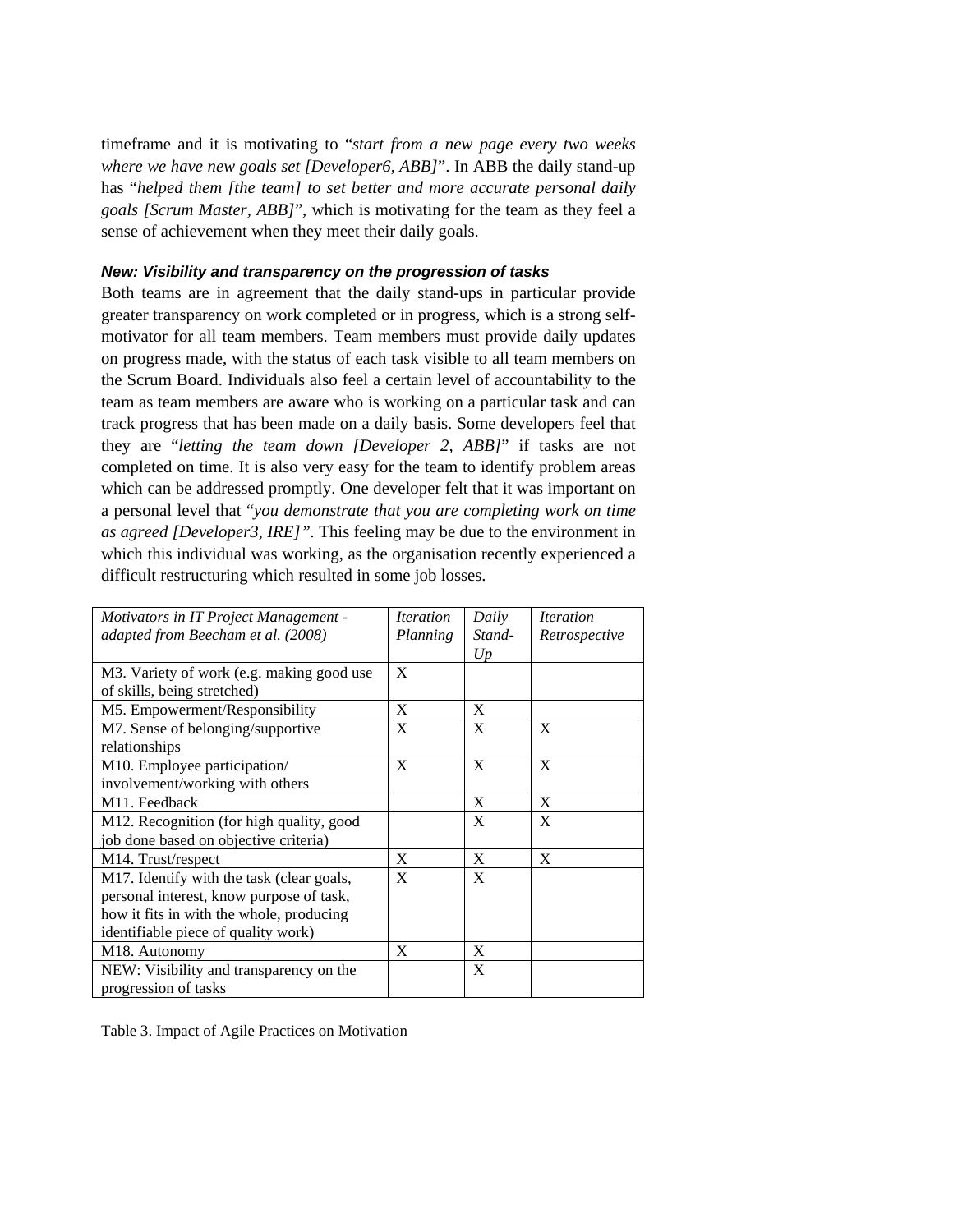## **4.2 Contributors to De-Motivation**

While there are many positive aspects of these agile practices some the agile practices also resulted in some de-motivation in both teams, as summarised in Table 4. These mostly related to the daily stand-up even though the daily stand-up was considered a very positive aspect of an agile project management method.

#### *D2. Stress*

The agile practices require team members to report daily on their progress. This negatively impacts some team members who put pressure on themselves to deliver their allocated tasks within the timeframes agreed, even though there may be circumstances outside of their control affecting their ability to deliver on a particular task such as "*lack of customer presence at the meetings [Developer 5, IRE]*", resulting in the team making assumptions to progress, which may need to be reversed at a later date. A number of individuals felt a certain amount of peer pressure at daily stand-ups and retrospectives "*to be seen to be making progress [Developer2, IRE]*" and to contribute to the conversation even though they may have nothing valuable to add. However, several interviewees detailed that this peer pressure was self-imposed and was not a result of any direct pressure from their colleagues. Another team member indicated that it can be stressful "*to have to always deliver every day [Developer2, ABB]*" with two team members indicating that they "*work overtime when the pressure is very intense [Developer3, ABB]"* and there are tight deadlines in order to complete their tasks*.* 

#### *New: Frequency and length of meetings*

The three agile practices studied require project teams to participate in meetings on a daily and weekly basis in addition to any other scheduled meetings that normally take place. The length of time for these meetings varies between 10 minutes (daily stand-up) to 3 hours (iteration planning, or retrospective). These are viewed by some as de-motivating and disruptive to the day as they reduce the amount of time available to work on the deliverables required for the next day, causing some frustration. For example, *"the more meetings you have the more work you get and the less time you have to do it" [Developer4, IRE]".* This is particularly de-motivating when individuals "*feel under pressure [Developer2, IRE]"* to make progress, even though this is sometimes outside of their control; for example, waiting on a decision from the customer. Occasionally the iteration planning and daily stand-up exceed the time planned which can result in tiredness, distraction and de-motivation; "*sometimes we can have too long a daily stand-up… The longest I think we have more than 1 hour... it can be the same thing on the planning meeting. It can be too detailed [Developer 3, ABB]*"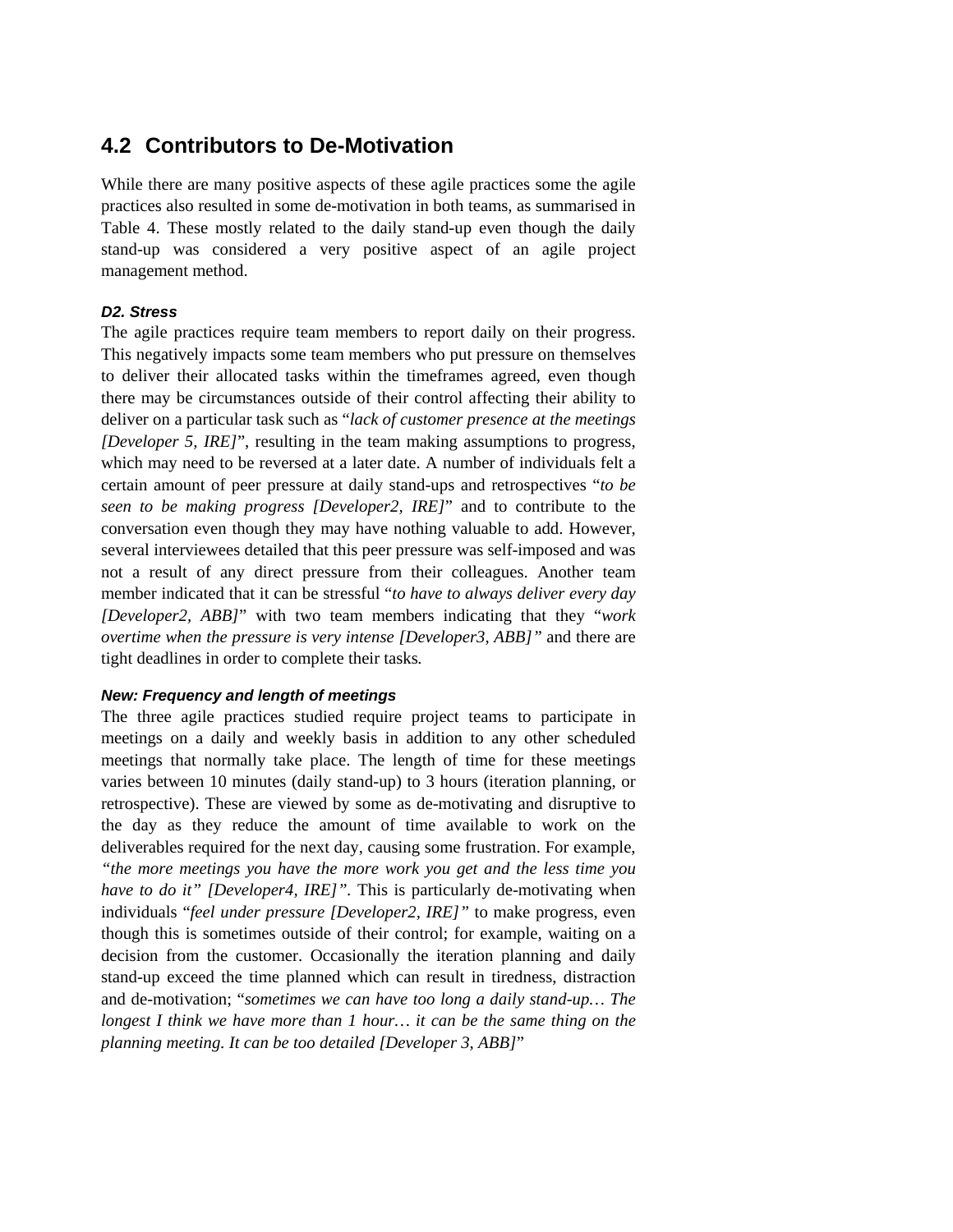#### *New: Continued use of practices on a long-term project*

Over time the impact of the agile practices may diminish on a long-term project (e.g.  $> 2$  years), particularly where the team composition is relatively stable throughout the project. The daily stand-up may become routine with less interaction amongst team members. This may be due to increased experience with team members feeling that less feedback/participation is required. This is evident in the IRE team where daily stand-up meetings have been in use for over two years and the feeling from one developer, who was one of the first members of the team, is that "*some guys just aren't switched on as much… and that they are tired of going into this meeting every day [Developer1, IRE]*". The daily stand-up was called "*tedious or a bit of a chore [Developer3, IRE]*", and the value of the daily stand-up and the retrospective were questioned by a number of individuals with one team member feeling that sometimes they are "*saying the same thing as yesterday and you wonder if anyone notices [Developer3, IRE]*". While the daily stand-up was still considered important by this team, it seems to have lost its momentum and become 'stale' and as a result could be detrimental to the motivation of the team. The composition of the team has changed intermittently since the inception of the project, but a number of individuals have worked on the project since the outset. If these team members become de-motivated it may be difficult for newer team members to continue to be motivated by the agile practices.

#### *New: Complex or fragmented tasks*

Complex tasks were also highlighted as a de-motivator by a number of developers in ABB but were not evident in IRE. In ABB complex tasks are often allocated in the planning meeting that require some research and can prove difficult to estimate as "*you really don't know how much time it will take you [Developer 2, ABB]*". This can result in the lack of completion of the tasks for the iteration due to poor estimation, and "*it's de-motivating [Developer 2, ABB]"* for the person responsible to report on this in the daily stand-up or in the iteration retrospective. In both teams, fragmented tasks caused frustration where individuals have to report a lack of progress or where there appears to be a lack of progress. For example, it can be difficult to capture fragmented effort in some tasks such as "*I could have spent half a day talking in emails to a QA guy [Developer 2, IRE]*" or where a developer is "*trying to analyse a problem for one day… and there may be no [tangible] outcome [Developer 6, ABB]*". This apparent lack of progress can lead to demotivation where it occurs on a regular basis.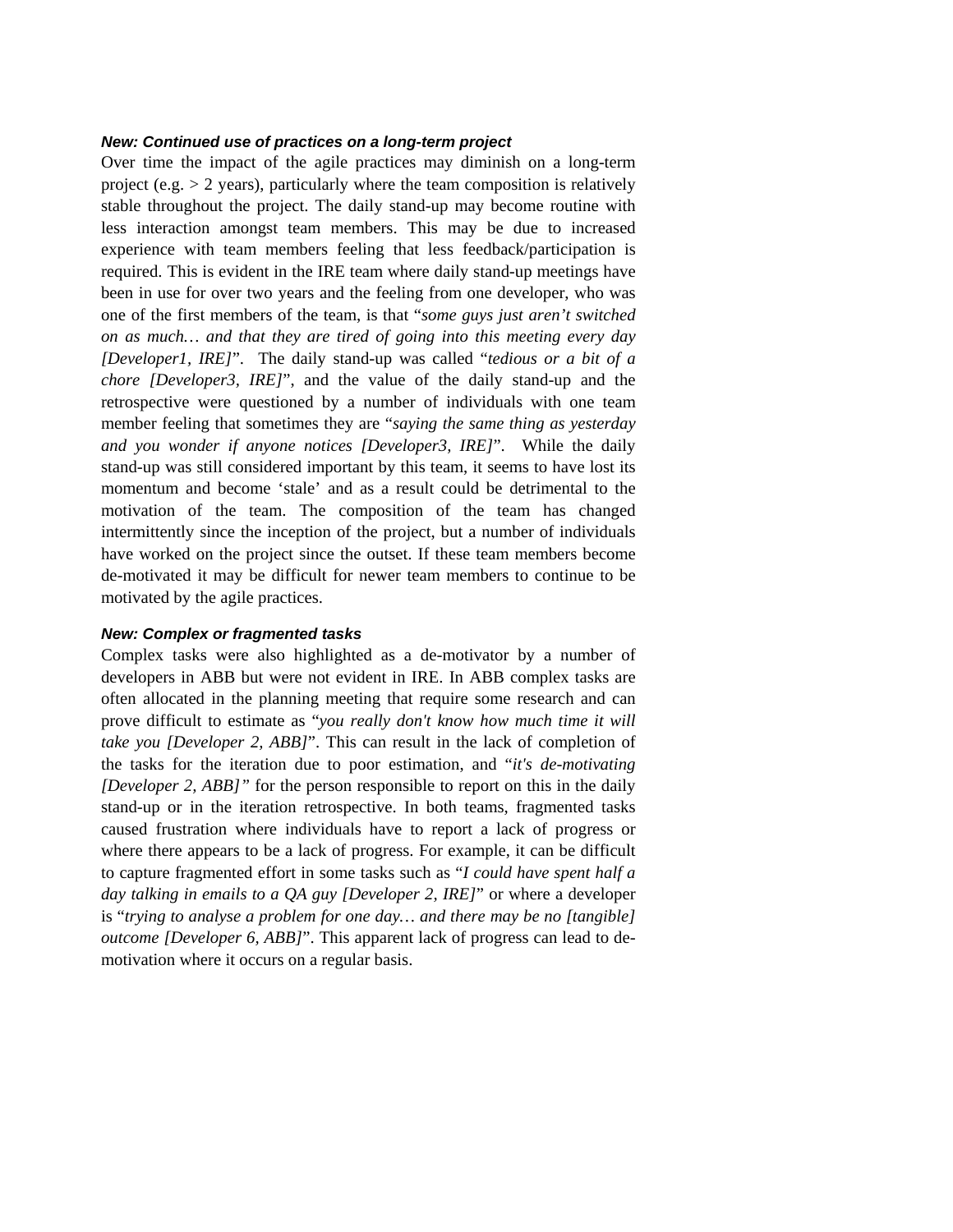| De-Motivators in IT Project | <i><u><b>Iteration</b></u></i> | Daily Stand-Up | <i><u><b>Iteration</b></u></i> |
|-----------------------------|--------------------------------|----------------|--------------------------------|
| Management (adapted from    | Planning                       |                | Retrospective                  |
| Beecham et al. (2008))      |                                |                |                                |
| D <sub>2</sub> . Stress     |                                | X              | X                              |
| NEW: Frequency and length   | X                              | X              | X                              |
| of meetings                 |                                |                |                                |
| NEW: Continued use of       |                                | X              |                                |
| practices on a long-term    |                                |                |                                |
| project                     |                                |                |                                |
| NEW: Complex or             | X                              | X              | X                              |
| fragmented tasks            |                                |                |                                |

Table 4. Impact of Agile Practices on De-Motivation

## **5 Discussion**

This research sought to understand how the use of agile IT project management practices contributes to team motivation or de-motivation. The results show that the iteration planning meeting, daily stand-up and iteration retrospective can both motivate and de-motivate an agile project team. In our study, all factors identified by Beecham et al. (2008) were not affected by the use of these agile practices. This was not unexpected as a number of these factors (e.g. unfair reward system, job security, lack of promotion) relate to the use of agile methods in general (Conboy et al. 2011), or to the structure and management of the organisation (Beecham et al. 2008). A number of new motivating and de-motivating factors were also identified, which were specifically caused by the use of the three agile practices studied.

## **5.1 Motivating Factors**

Similar to studies that focus on agile methods in general (Whitworth and Biddle 2007), we found that the use of the three selected agile practices encouraged greater interaction and discussion, feedback, support and communication between both teams, all of which were motivating for the team and helped individuals feel part of the team. Team members are more familiar with each others' abilities and competencies due to increased communication and interaction. They also feel more comfortable asking for assistance as soon as it is needed and providing feedback when requested, as this is considered in the best interests of the team. This positive work practice has emerged as a result of the agile practices. However, the same experience may not be evident in other teams. It was surprising though that the agile practices did not encourage individuals to be critical of each other in the presence of their peers or to provide forums for negative feedback. These practices could provide individuals with an opportunity to reveal the shortcomings of other team members, especially if it was for their own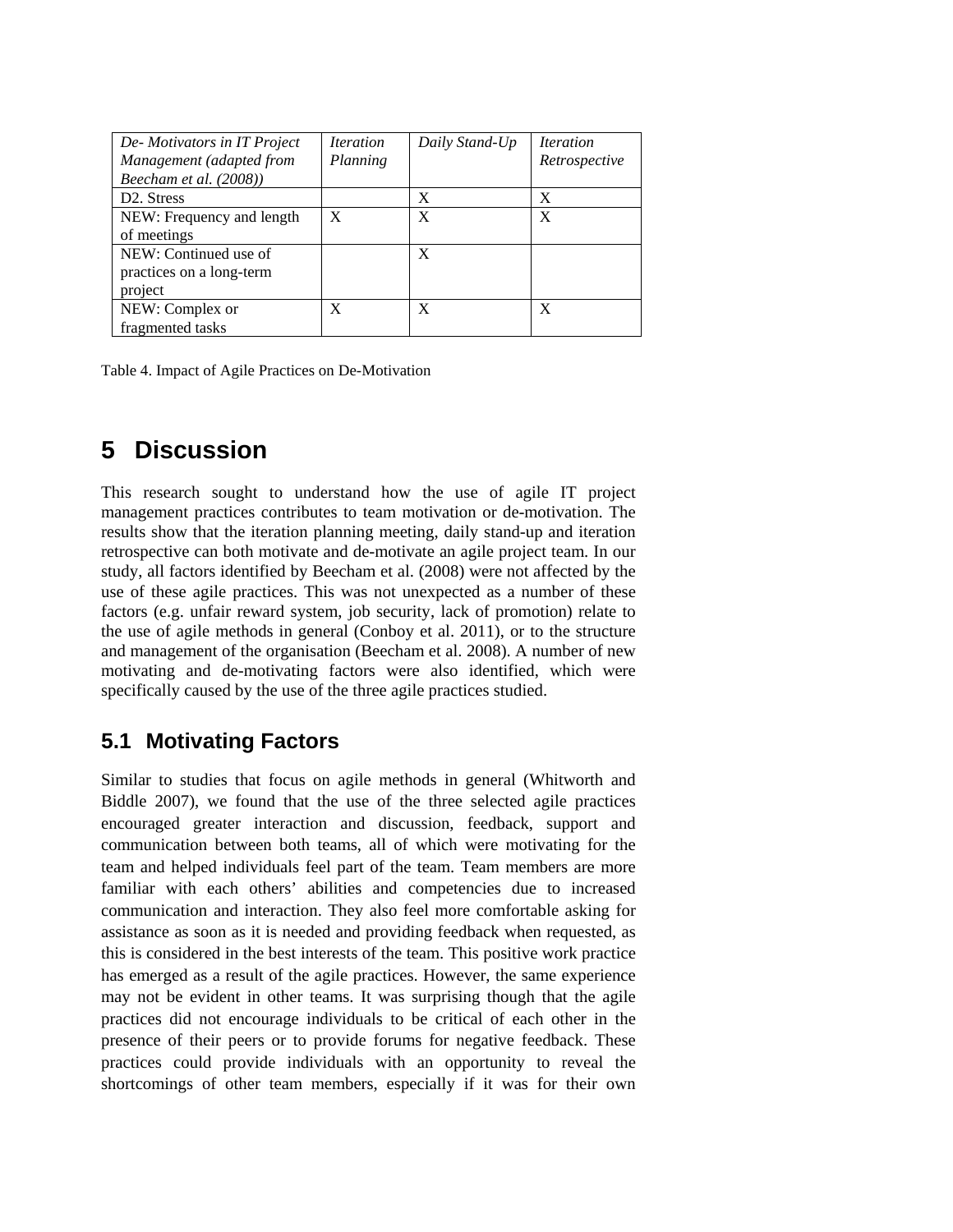personal gain, which could lead to de-motivation. They could also result in teams reaching consensus quickly without holding sufficient discussion to consider all possible solutions to a problem in order to minimise conflict amongst team members. Instead, team members in both cases feel empowered, in control of their work, and that the agile practices help them to feel part of the team.

In an organisational setting, formal reward systems have a strong influence on how individuals and teams function (Cohen and Bailey 1997) and are an incentive for individuals to behave in a particular way. However, in APM teams the frequent interaction and communication between members can be used as a means to informally provide feedback, monitor and evaluate performance of team members, and provide rewards to each other if team member are performing as expected (Asproni 2004). There was strong evidence of this in ABB where team members used the agile practices to verbally reward and praise each other. This may be due to their enthusiasm for the method as it was only in use for nine months at the point of data collection. This contrasts with the IRE team where agile was in use for two years. Evidence of informal rewards was limited in this team. Instead, rewards in this team were typically formal and were monetary based. It is possible that informal rewards were present at the outset, but may have diminished over time as the practices became routine after utilising them for two years.

Research has shown that individuals with different personality types, experiences and cultural backgrounds vary in their propensity to trust others, with levels of trust evolving or diminishing over time as they interact with and observe each other (Das and Teng 2001; Mayer et al. 1995). This was also evident in this study in the IRE team where different cultures were present. However, the agile practices helped to alleviate some of the trust issues between the project manager and the distributed team members through regular interaction and communication. Increased visibility on tasks also contributed to increased trust amongst individuals on both teams with those who regularly demonstrated an ability to complete tasks on time trusted to complete their tasks as expected.

Locke's (1968) goal-setting theory argues that personal goal setting is a powerful motivator with individuals who set specific and difficult goals for themselves performing better than when goals are vague or easy. APM teams use the iteration planning and daily stand-up meetings to set their own goals, understand how tasks are related to another, and provide feedback to one another, which is motivating for team members and concurs with Locke's theory. This regularly occurs in ABB where team members assign tasks to each other that they find challenging for their level of experience, while at the same time providing the support to each other to complete the tasks, if required.

While the agile practices contributed to motivation in both teams it is possible that other factors may be present that contributed to the positive experience of these teams, such as the composition of these teams, the individuals themselves, the length of time individuals have known each other and are working together (Gruenfeld et al. 1996), or the environment in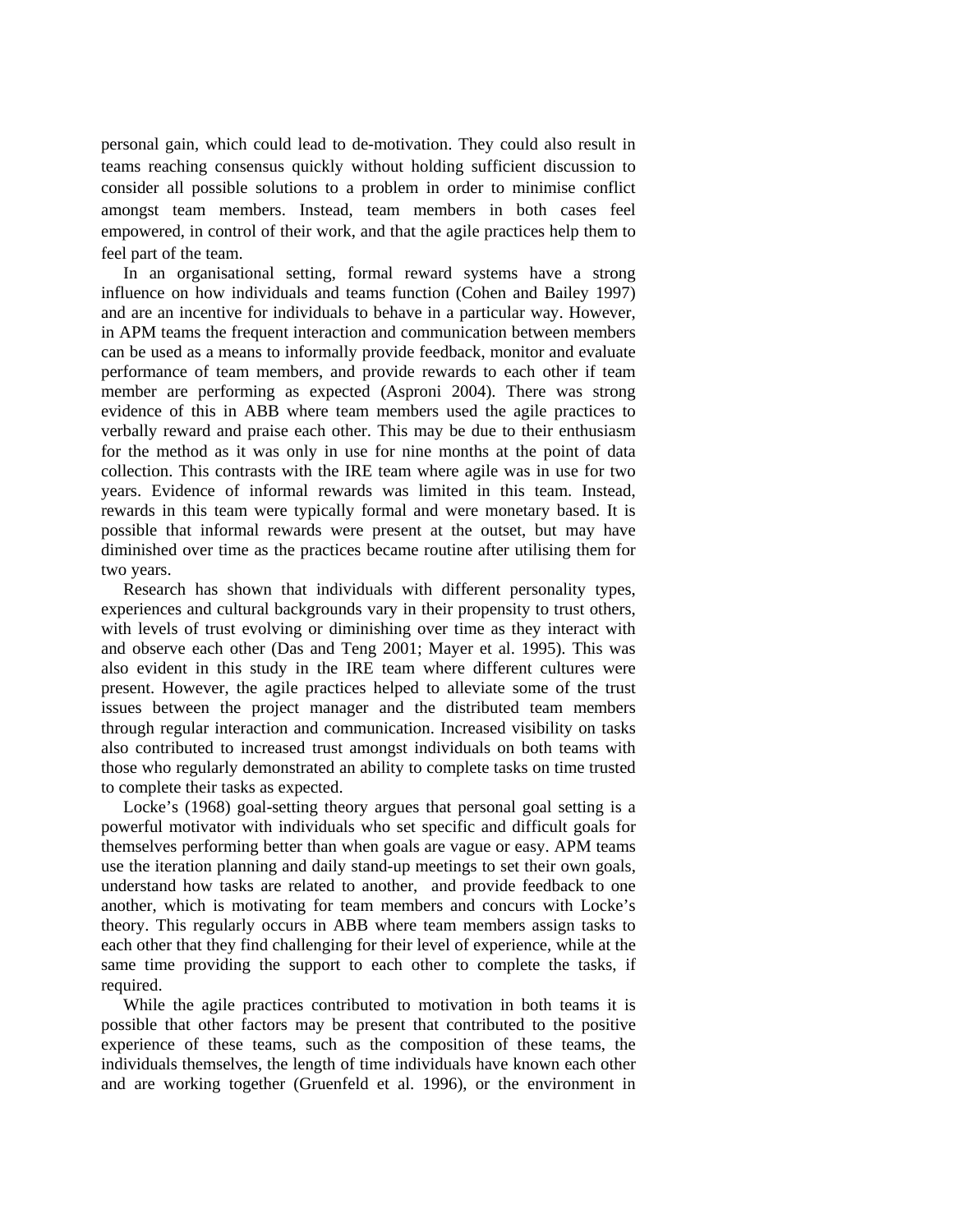which they work (Wageman 1997). The personalities of team members differed with some individuals more introverted than others, which was more prevalent in ABB than in the IRE team. This was likely due to the length of time since the implementation of agile with team members in IRE using agile for two years and team members accustomed to verbalising their opinions and providing feedback. Even though teams that have a mix of personality types (introverted and extroverted) can be successful (Jurison 1999), the agile practices have motivated all individuals to freely voice their opinions and share information and have provided them with greater autonomy over their work and the goals for each iteration. For example, it allows individuals to express preferences for particular tasks, share and rotate tasks to increase learning and knowledge, and allocate responsibility for tasks to particular individuals.

Both teams studied are more cohesive as a result of using these agile practices, but it is possible that group-think may emerge within the team. Group-think relates to the desire of a deeply cohesive group to reach consensus without considering the various alternatives available, resulting in the discouragement of individuals to express their views (Whyte 1989). However, this was not evident within these teams as observations of the practices in action demonstrated that disagreements regularly took place. Also, many tasks are complex or new in software development and where a task is not well understood it is difficult for a team to unanimously agree how to complete the task, or to estimate a time to complete the task without holding a discussion and hearing various points of view.

### **5.2 De-Motivating Factors**

Agile project management methods have been criticised by some practitioners and academics for their shortcomings e.g. (Parnas 2006). However, few academic studies have addressed the negative consequences of implementing agile methods and practices in an industry setting (Dybå and Dingsøyr 2008). Consequently, this study attempted to identify factors that not only motivated, but de-motivated agile project teams as a result of using these three agile practices.

Even though the practices were broadly considered positive, team members were not necessarily comfortable with the increase in visibility and accountability. While this was a motivator for team members to complete their tasks, the visibility also resulted in team members putting pressure and stress on themselves to deliver on what was promised as they felt accountable to the team. This may be beneficial from a management perspective as tasks may be completed more quickly. Conversely, this may place team members under continuous undue stress particularly where tasks were are complex or fragmented and it was difficult to communicate effort expended, resulting in de-motivation or frustration when team members felt they are continuously reporting little progress. Managers must ensure that team members are not experiencing unnecessary stress, work with the team to ensure tasks are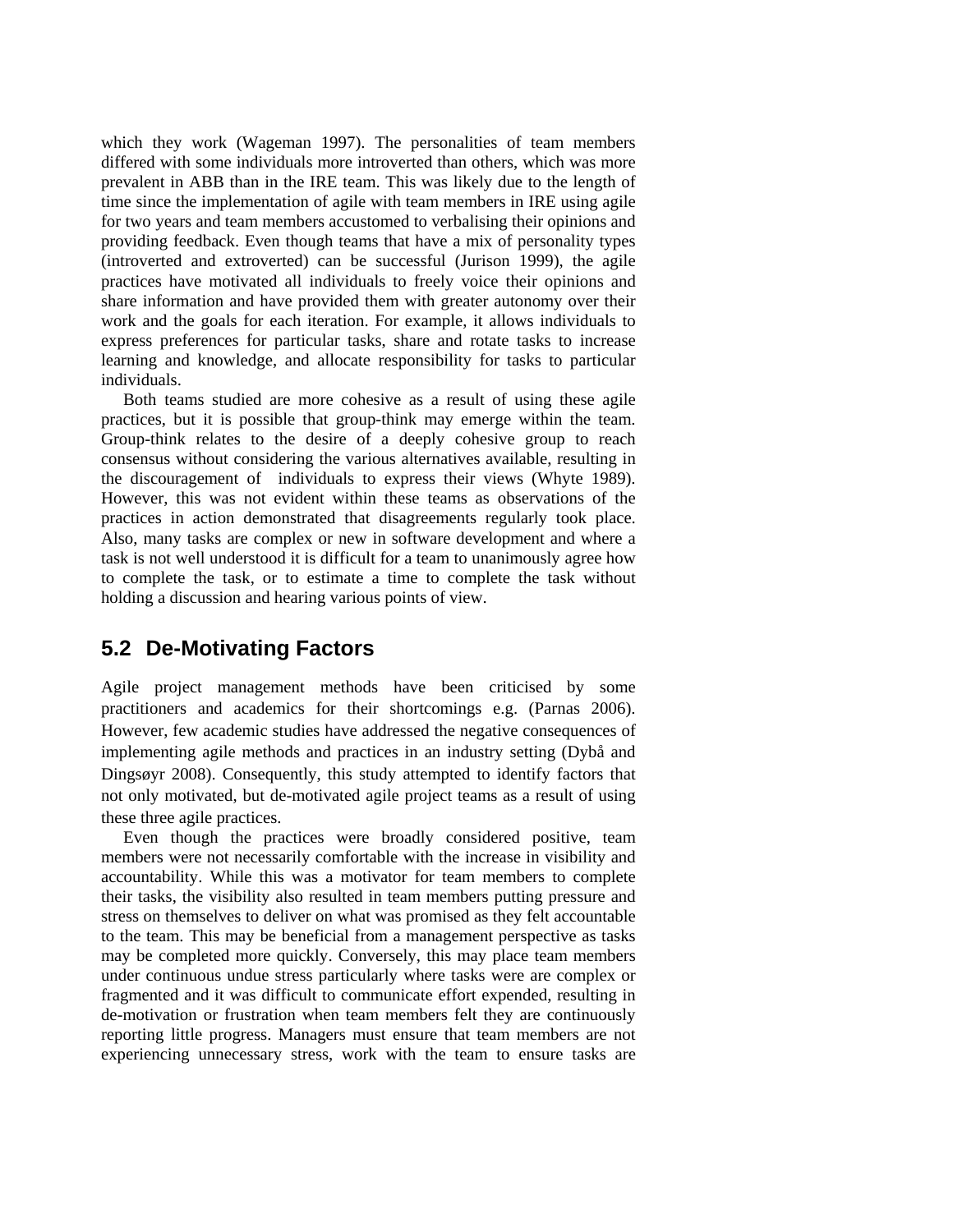allocated appropriately, and ensure that sufficient supports are in place if required.

In ABB meetings sometimes extended beyond the timeframe specified for various reasons, such as difficulty estimating a task or lengthy discussion on a particular task. This led to frustration for team members when their daily workload was planned around the timeframe allocated for meetings and lengthy meetings impacted their ability to deliver as agreed. However, these difficulties can be resolved by having an agreement in place within the team to discontinue a discussion once it exceeds a certain amount of time and that further discussion takes place after the meeting between relevant team members, which will allow other team members to continue with their work. While participants indicated that too many meetings also caused difficulty for them, further probing established that in both of these organisations other meetings or training are often scheduled, which employees are expected to attend. Therefore, while the agile practices are a contributory factor to demotivation they may not be the sole reason for de-motivation.

## **6 Conclusion**

Our study makes a number of contributions to both practice and to the agile and motivation literature. Firstly, it contributes to the literature on APM methods and agile practices - iteration planning, daily stand-up, and iteration retrospective. As a consequence of using these practices, individuals have clearly defined goals, share and rotate tasks, feel part of the team, are very supportive and willing to assist each other, have increased levels of trust, and provide informal praise and recognition to each other, all of which help to motivate team members. The study also highlights how the practices may cause de-motivation through increased stress, and pressure to deliver. Secondly, it extends the literature on IT project staff motivation by identifying new factors that cause motivation and de-motivation, as a result of agile practices (see Tables 3 and 4). Even though some studies have addressed motivation and others have focused on agile methods this is the first study of which we are aware that examines motivation and de-motivation of IT project staff from the perspective of agile practices. Finally, this study provides an additional insight into the link between motivation of teams and agile practices and indicates that there is a strong link between agile practices and motivation/de-motivation. Ideally, these influences should be positive, but we found that in certain circumstances they can cause de-motivation such as an increase in the number of meetings, lengthy meetings, use of agile practices on long-term projects and use of agile practices for complex or fragmented tasks.

From a practitioners' perspective this study highlights to managers how these practices can also cause some frustration and apprehension amongst team members and it is important than managers are aware of these so that they can be avoided or addressed where possible. As agile teams project-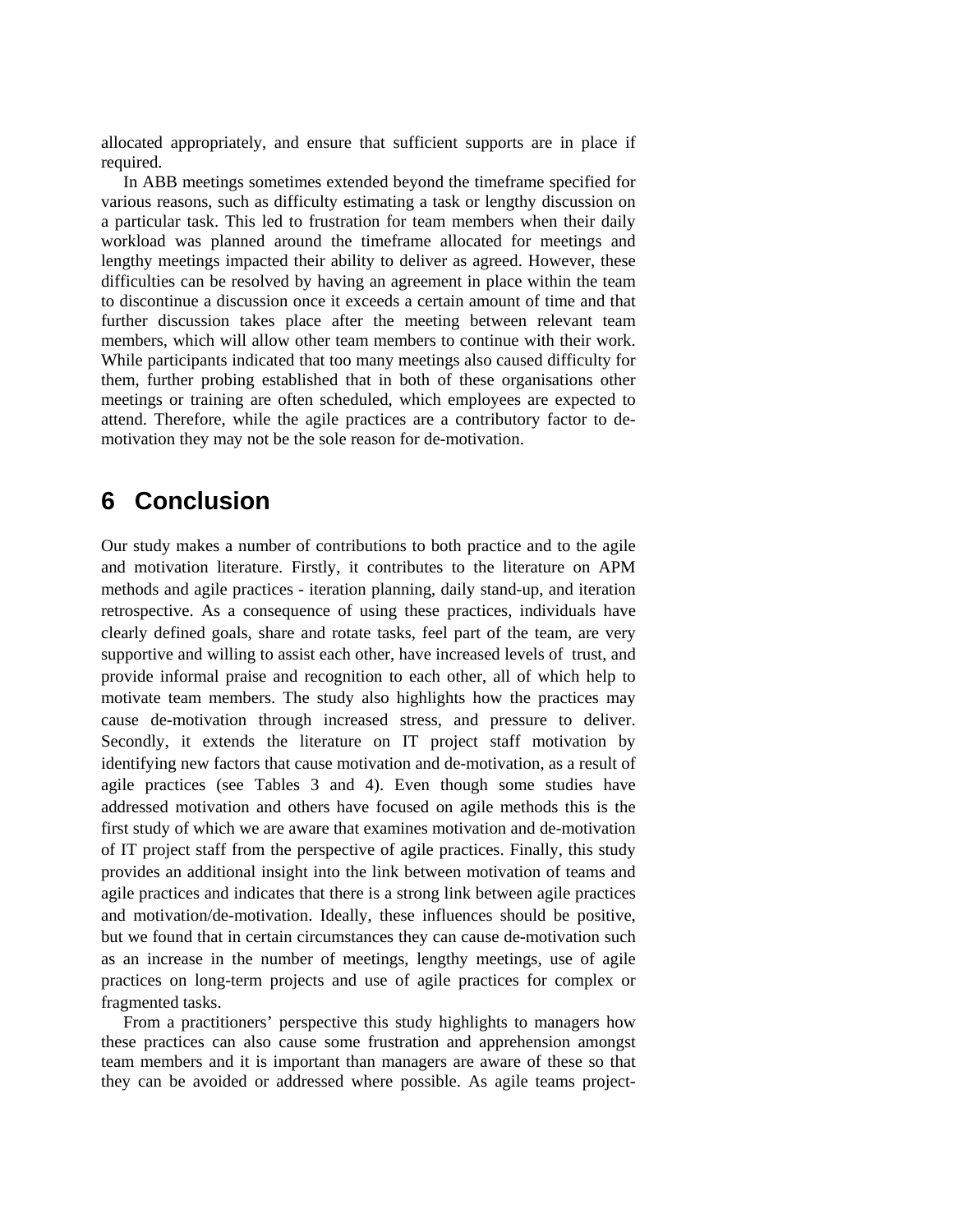manage themselves they must be clear on the goals and benefits of each agile practice, ensure they are used effectively to motivate each other, and use their abilities for the good of the team. If the agile practices are causing difficulties then the team must take control and change the way the practices are implemented. For example, if the daily stand-up is considered disruptive to the day, the team should collectively agree on a time that is most suitable for all parties that minimises disruption to the team. Likewise, if a team feels that an agile practice is no longer useful then the team must work together to identify difficulties and take action to resolve and implement a solution to address the problem, so that the agile practice can continue to be effective.

### **6.1 Limitations and Future Research**

Our research has a number of limitations. Firstly, the study is limited by virtue of the fact that only two APM teams were examined. Both teams were well established and familiar with each other. The findings are therefore only representative of these two teams, which limits the generalisability of the findings to other APM teams. We acknowledge that the findings may be different with teams that have no prior experience working with each other, are less experienced, are from different industry sectors, or have multiple distributed team members. Secondly, the number of agile practices studied is limited to three, which was deliberate to bound the study. However, we do recognise that other agile practices may also contribute to team motivation and de-motivation. A further limitation relates to the timeframe in which data was collected. The findings of our study can only be said to be reflective of the perspective of participants during the relatively narrow period of time during which data was being collected (Pettigrew 1990). A longitudinal study may provide further insights into how the agile practices continue to motivate or de-motivate an APM team over time and whether the length of time since implementation impacts on the benefits of using the practices. Future research should examine these and other agile practices across a variety of teams and cultures to determine if there are other impacts on team motivation and demotivation. Additional research should examine how other agile practices may further impact APM teams, the relationships of team members, or affect project outcomes.

## **Acknowledgments**

This work was supported, in part, by Science Foundation Ireland grant 10/CE/I1855 to Lero - the Irish Software Engineering Research Centre [\(www.lero.ie\)](http://www.lero.ie/)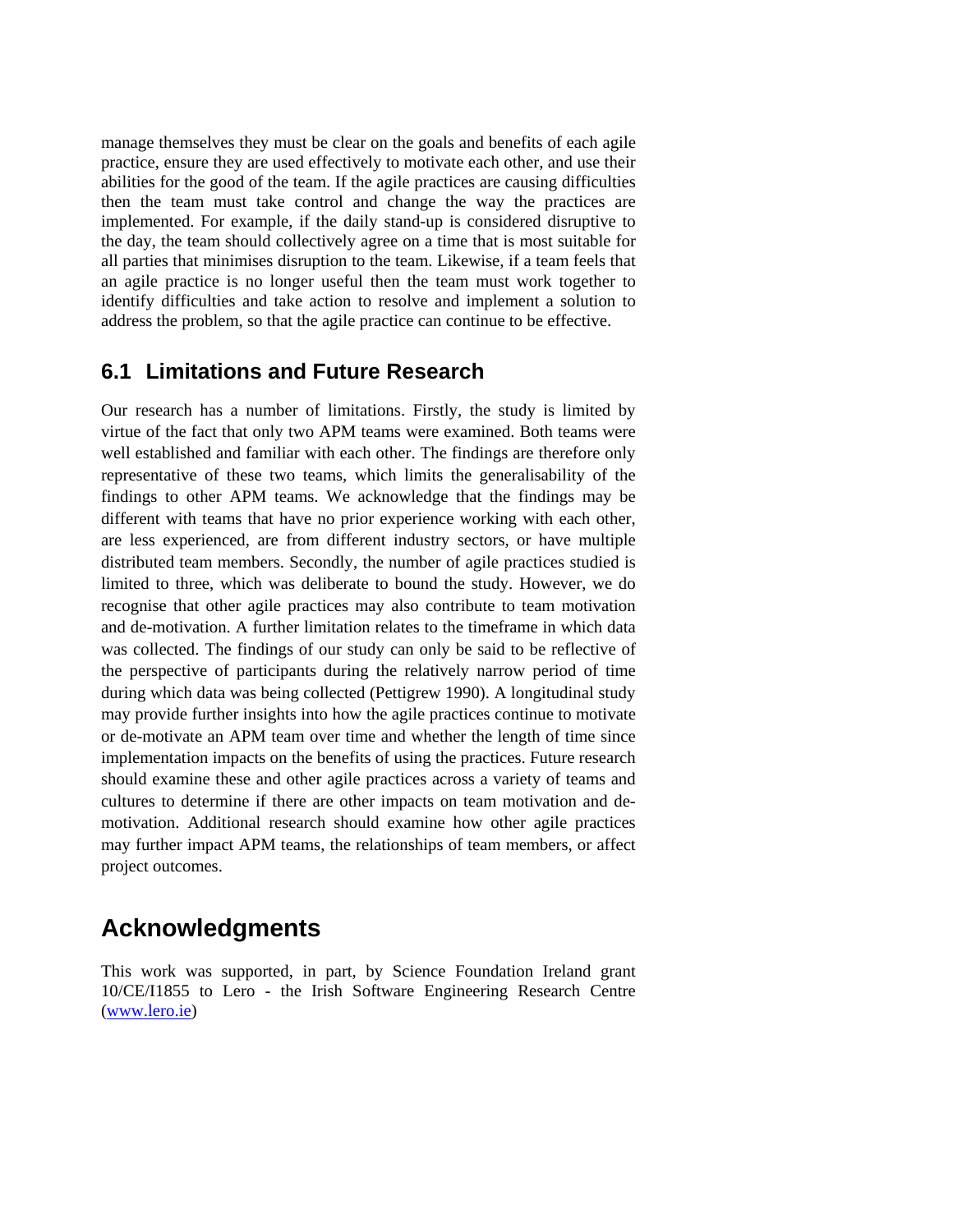## **Appendix**

This appendix details an excerpt of the interview protocol.

| <b>Excerpt of the Interview Protocol</b>                                                                                                                                                                                                                                                                                                                                                                                                                                                                                                                               | Beecham et al. (2008)<br>Factor                                                                                                                                                       |
|------------------------------------------------------------------------------------------------------------------------------------------------------------------------------------------------------------------------------------------------------------------------------------------------------------------------------------------------------------------------------------------------------------------------------------------------------------------------------------------------------------------------------------------------------------------------|---------------------------------------------------------------------------------------------------------------------------------------------------------------------------------------|
| Section A: Background Questions<br>How long have you been part of this team?<br>How long has this project team been working together?<br>[To help determine whether the team are socialised into<br>the group and whether the team have developed a<br>common understanding, beliefs, expectations over a<br>long period of time.]<br>Has the team changed since the start of the project?<br>How long has the team been using an agile method to<br>develop software?<br>Will you provide some background information on the<br>project you are currently working on? | M7. Sense of<br>belonging/supportive<br>relationships                                                                                                                                 |
| Section B: Team Characteristics<br>B.1 Sense of belonging<br>Do you feel part of the team?<br>Why/why not?<br>How has the iteration planning helped you to feel part<br>of the team?<br>How has the daily stand-up helped you to feel part of<br>the team?<br>How has the iteration retrospective helped you to feel<br>part of the team?                                                                                                                                                                                                                              | M7. Sense of<br>belonging/supportive<br>relationships<br>M10. Employee<br>Participation/<br>involvement/working<br>with others<br>D10. Bad relationships<br>with users and colleagues |
| B4. Working environment<br>How would you describe your current working<br>environment?<br>How has the iteration planning impacted on your<br>working environment?<br>How has the daily stand-up impacted on your working<br>environment?<br>How has the iteration retrospective impacted on your<br>working environment?                                                                                                                                                                                                                                               | M17. Identify with the<br>task<br>M18. Appropriate<br>working<br>conditions/environment<br>D11. Poor working<br>environment                                                           |
| Section C: Other Motivators and De-Motivators<br>To what extent does the iteration planning motivate the<br>project team?<br>[Prompts: opportunity to tackle new problems,<br>opportunity to increase knowledge and skills, planning<br>for a short timeframe]<br>To what extent does the daily stand-up motivate the<br>project team?<br>[Prompts: requirement to provide an updates at daily<br>stand-up meetings, perception that progression must be<br>made, desire to complete tasks on time, deadlines are                                                      |                                                                                                                                                                                       |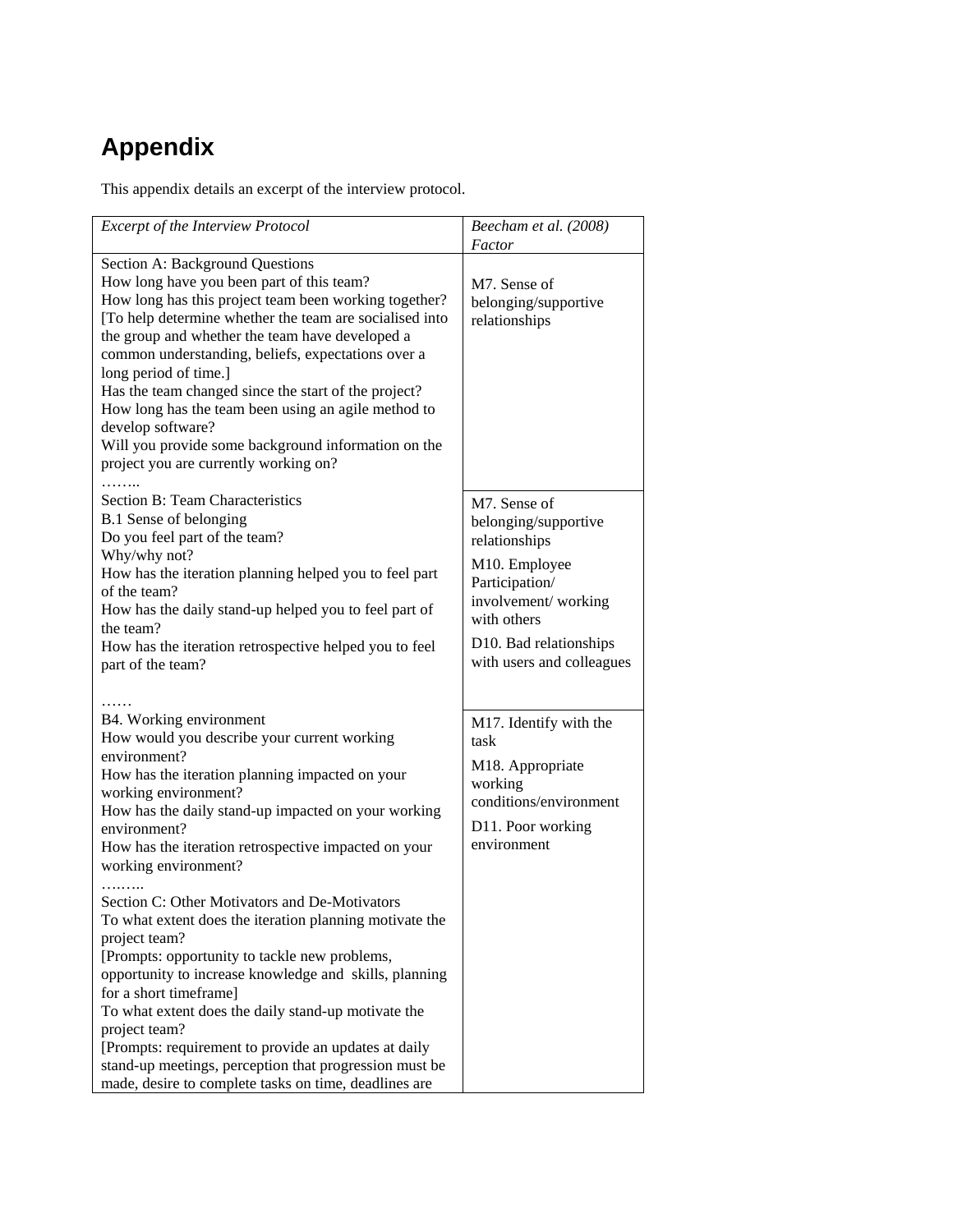| immediate, praise and support from each other, sense of    |
|------------------------------------------------------------|
| personal satisfaction, increase my feelings of self-       |
| esteem                                                     |
| To what extent does the iteration retrospective motivate   |
| the project team?                                          |
| [Prompts: recognition received from other team]            |
| members for work done, feeling of accomplishment,          |
| contribution to personal growth and development,]          |
| To what extent does the iteration planning de-motivate     |
| the project team?                                          |
| [Prompts: iterations too short, lack of long-term          |
| planning in comparison to Waterfall approach, lack of      |
| input from the customer]                                   |
| To what extent does the daily stand-up de-motivate the     |
| project team?                                              |
| [Prompts: dislike asking for help, dislike reporting lack] |
| of progress at daily meetings, constant feeling that must  |
| deliver, constant monitoring of work, too many             |
| distractions with meetings and other unplanned tasks,      |
| lack of down-time, lack of input from the customer]        |
| To what extent does the iteration retrospective de-        |
| motivate the project team?                                 |
| [Prompts: lack of action, lack of customer feedback, no    |
| recognition for work completed]                            |

## **References**

- Abrahamsson, P., Conboy, K., and Wang, X., (2009). Lots done, more to do: The current state of agile systems development research. *European Journal of Information Systems*, (18:4): 281-284.
- Abrahamsson, P., Salo, O., Ronkainen, J., and Warsta, J. (2002). *Agile software development methods: Review and Analysis.* . Espoo, Finland: Technical Research Centre of Finland, VTT Publications 478.
- AgileAlliance. (2001). "Manifesto for Agile Software Development" [Online] Accessed January 14th, 2010 Available at: [\(www.agilemanifesto.org\).](http://www.agilemanifesto.org)/)
- Alper, S., Tjosvold, D., and Law, K. S., (1998). Interdependence and Controversy in Group Decision Making: Antecedents to Effective Self-Managing Teams. *Organizational Behavior and Human Decision Processes*, (74:1): 33-52.
- Asproni, G. (2004). Motivation, Teamwork and Agile Development, *Agile Times* (Vol. 4).
- Barker, J. R., (1993). Tightening the Iron Cage: Concertive Control in Self-Managing Teams. *Administrative Science Quarterly*, (38:3): 408-437.
- Beck, K., and Andres, C., (2005). *Extreme Programming Explained: Embrace Change*, (2nd ed. ed.), Addison-Wesley, Boston, MA.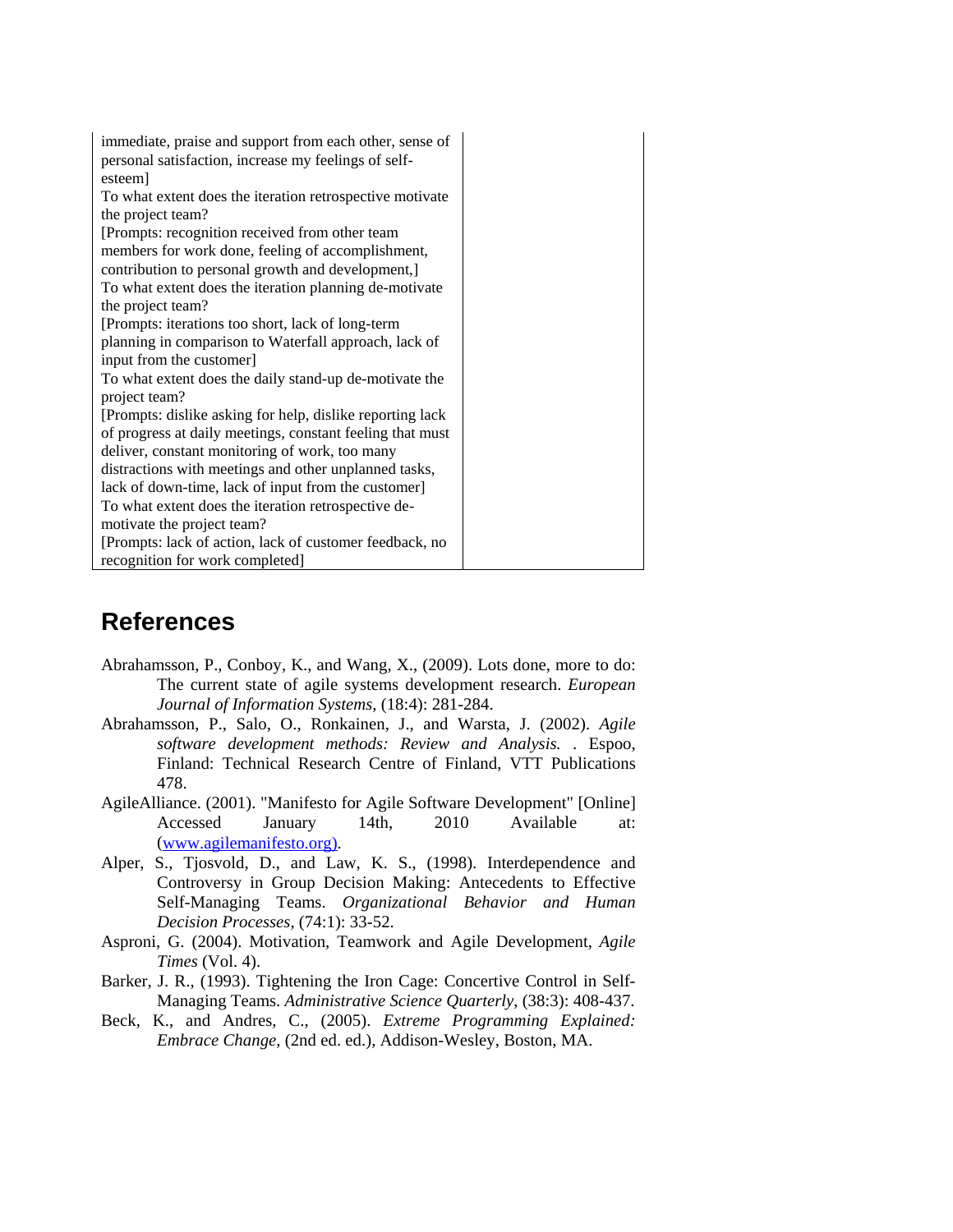- Beecham, S., Baddo, N., Hall, T., Robinson, H., and Sharp, H., (2008). Motivation in Software Engineering: A Systematic Literature Review. *Information and Software Technology*, (50:9-10): 860-878.
- Bishop, J. W., Scott, K. D., and Burroughs, S. M., (2000). Support, commitment, and employee outcomes in a team environment. *Journal of Management*, (26:6): 1113-1132.
- Boehm, B., (1981). *Software Engineering Economics*, Prentice Hall.
- Boehm, B., (1988). A spiral model of software development and maintenance. *IEEE Computer*, (21:5): 61-72.
- Boehm, B., (2002). Get Ready for Agile Methods, With Care. *IEEE Computer*, (35:1): 64-69.
- Boehm, B., and Turner, R., (2005). Management Challenges to Implementing Agile Processes in Traditional Development Organizations. *IEEE Software*, (22:5): 30-39.
- Cockburn, A., and Highsmith, J., (2001). Agile Software Development: The People Factor. *IEEE Computer*, (34:11): 131-133.
- Cohen, S. G., and Bailey, D. E., (1997). What makes teams work: Group effectiveness research from the shop floor to the executive suite. *Journal of Management*, (23:3): 239-290.
- Cohen, S. G., Chang, L. E. I., and Ledford, G. E. J., (1997). A Hierarchical Construct of Self-Management Leadership and its Relationship to Quality of Work Life and Perceived Work Group Effectiveness. *Personnel Psychology*, (50:2): 275-308.
- Cohn, M., and Ford, D., (2003). Introducing an agile process to an organization *IEEE Computer*, (36:6): 74-78.
- Conboy, K., (2009). Agility from first principles: Reconstructing the concept of agility in information systems development. *Information Systems Research*, (20:3): 329-354.
- Conboy, K., Coyle, S., Xiaofeng, W., and Pikkarainen, M., (2011). People over Process: Key Challenges in Agile Development. *IEEE Software*, (28:4): 48-57.
- Coram, M., and Bohner, S., The Impact of Agile Methods on Software Project Management, *Engineering of Computer-Based Systems, 2005. ECBS '05. 12th IEEE International Conference and Workshops on the*, 2005, pp. 363-370.
- Cummings, T. G., (1978). Self-Regulating Work Groups: A Socio-Technical Synthesis. *The Academy of Management Review*, (3:3): 625-634.
- Das, T. K., and Teng, B.-S., (2001). Trust, Control, and Risk in Strategic Alliances: An Integrated Framework. *Organization Studies*, (22:2): 251-283.
- DeMarco, T., and Lister, T., (1987). *Peopleware: Productive Projects and Teams*, Dorset House Publishing Co., NY.
- Dybå, T., and Dingsøyr, T., (2008). Empirical Studies of Agile Software Development: A Systematic Review. *Information and Software Technology*, (50:9-10): 833-859.
- Eisenhardt, K. M., (1989). Building Theories from Case Study Research. *The Academy of Management Review*, (14:4): 532-550.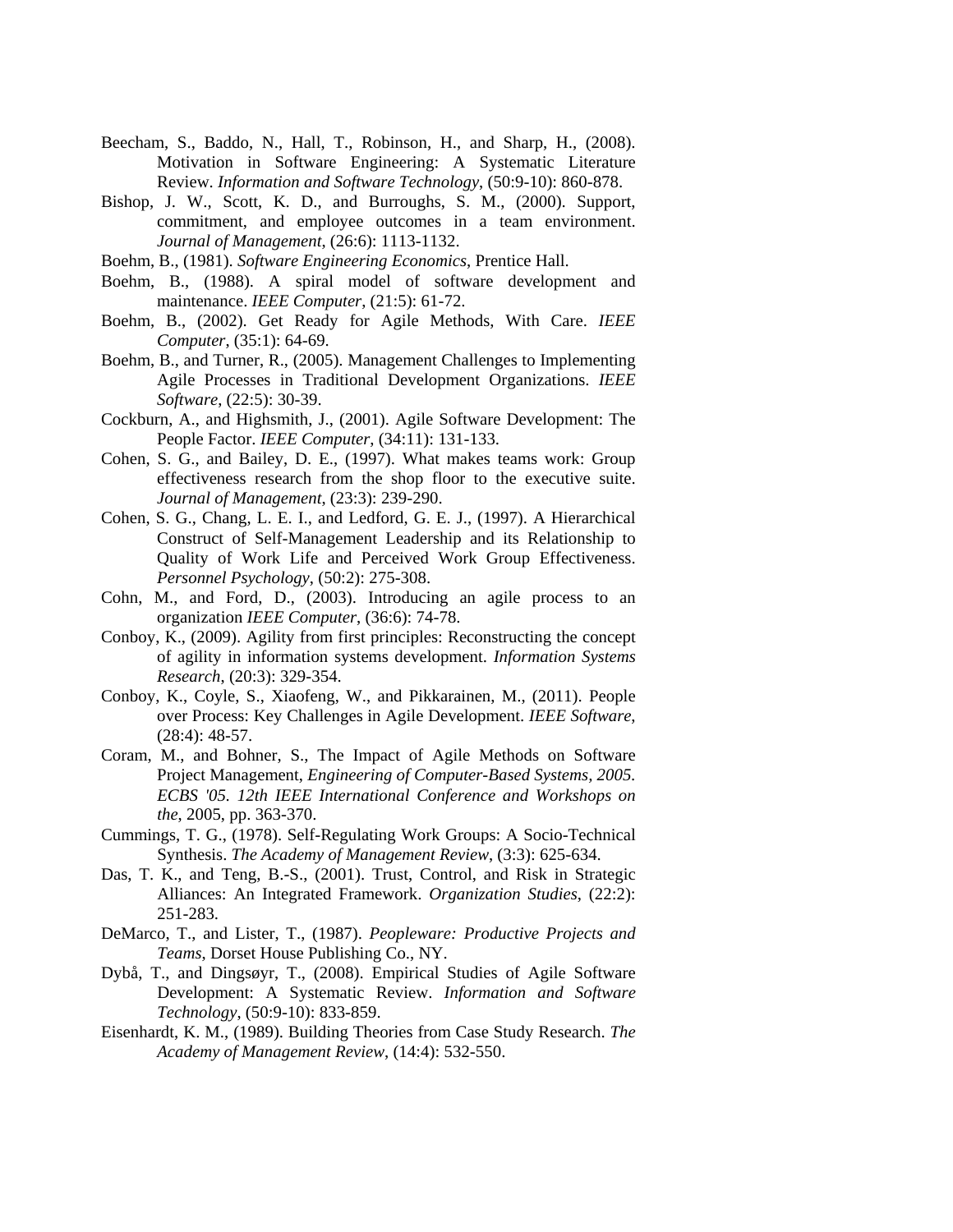- Elssamadisy, A., (2007). *Patterns of Agile Practice Adoption: The Technical Cluster*, C4Media, USA.
- Elssamadisy, A., (2008). *Agile Adoption Patterns: A Roadmap to Organizational Success*, Addisson Wesley, USA.
- Fitzgerald, B., Hartnett, G., and Conboy, K., (2006). Customising Agile Methods to Software Practices at Intel Shannon. *European Journal of Information Systems*, (15:2): 197-210.
- Gruenfeld, D. H., Mannix, E. A., Williams, K. Y., and Neale, M. A., (1996). Group Composition and Decision Making: How Member Familiarity and Information Distribution Affect Process and Performance. *Organizational Behavior and Human Decision Processes*, (67:1): 1- 15.
- Hackman, J. R., (1990). *Groups that Work (and those that don't). Creating Conditions for Effective Teamwork*, Jossey-Bass Inc. San Francisco, CA.
- Hall, T., Sharp, H., Beecham, S., Baddo, N., and Robinson, H., (2008). What do we know about Developer Motivation? *IEEE Software*, (25:4): 92-94.
- Hansson, C., Dittrich, Y., Gustafsson, B., and Zarnak, S., (2006). How Agile are Industrial Software Development Practices? *Journal of Systems and Software*, (79:9): 1295-1311.
- Herzberg, F., (1968). One more time: How do you motivate employees? *Harvard Business Review*, (46:1): 53-62.
- Jurison, J., (1999). Software Project Management: The Manager's View. *Communications of the AIS*, (2:17): 1-50.
- Locke, E. A., (1968). Toward a theory of task motivation and incentives. *Organizational Behavior and Human Performance*, (3:2): 157-189.
- Manz, C. C., and Sims, H. P., Jr., (1987). Leading Workers to Lead Themselves: The External Leadership of Self- Managing Work Teams. *Administrative Science Quarterly*, (32:1): 106-129.
- Maruping, L. M., Venkatesh, V., and Agarwal, R., (2009). A Control Theory Perspective on Agile Methodology Use and Changing User Requirements. *Information Systems Research*, (20:3): 377-399.
- Mayer, R. C., Davis, J. H., and Schoorman, F. D., (1995). An Integrative Model of Organizational Trust. *Academy of Management Review*, (20:3): 709-734.
- Mayo, E., (1949). *The social problems of an industrial civilization*, London, England, Routledge & K. Paul.
- McEvoy, J., and Butler, T., (2009). The role of project management in ineffective decision making within Agile software development projects. *European Journal of Information Systems*, (18:4): 372-383.
- Miles, M., and Huberman, A., (1999). *Qualitative Data Analysis*, London, Sage.
- Moe, N. B., Dingsøyr, T., and Dybå, T., (2010). A teamwork model for understanding an agile team: A case study of a Scrum project. *Information and Software Technology*, (52:5): 480-491.
- Nerur, S., Mahapatra, R., and Mangalara, G., (2005). Challenges of Migrating to Agile Methodologies. *Communications of the ACM*, (48:5): 72-78.